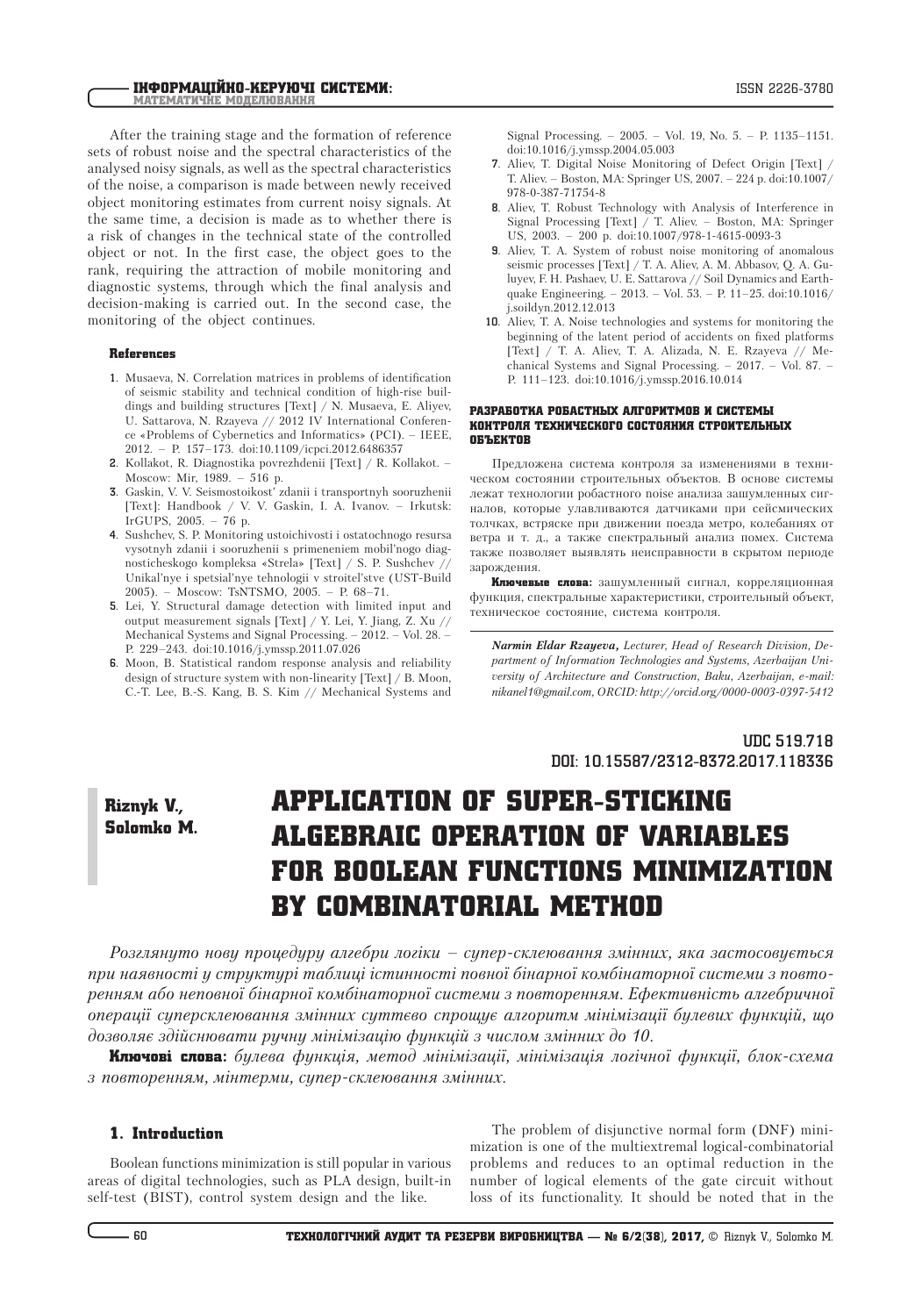general formulation this problem has not yet been solved, but it has been well studied in the class of disjunctive conjunctive normal forms (DCNF).

The disadvantages of the known methods for Boolean functions minimization are associated with a rapid growth in the amount of computation, which results in an increase in the number of computational operations, and, consequently, in the increase in the number of variables of the logical function. In particular, the Carnot map is usually difficult to recognize with an increase in the number of variables greater than four or five, so this method is inexpedient to use with a large number of variables. Despite the great perfection of the Quine-McClusky method compared to the Carnot maps, it also has limited practical application due to the exponential growth of calculation time with the increase in the number of variables. It can be shown that for a function of n variables, the upper limit of the number of basic implicants is  $3<sup>n</sup> \ln(n)$  [1]. For example, it is known that for  $n=32$  the number of basic implicants can exceed  $6.5 \times 10^{15}$ .

The result of Boolean function minimization depends on the speed of the computing device, its reliability and power savings.

The peculiarities of the combinatorial method [2] are in the greater informativeness of the process of solving the problem in comparison with the algebraic method of the function minimization, due to tabular organization and the introduction of the image-transformation apparatus. The object of solving the problem of Boolean function minimization by a combinatorial method is a block-scheme with repetition, which properties, in turn, allow the rules of the algebra of logic to be supplemented with new rules for simplifying the logical function.

The algorithm for Boolean function minimization is one of the central practically important problems that arise when designing computing devices. Therefore, the study of new rules of the algebra of logic to simplify the algorithm for Boolean function minimization without losing its functionality with increasing the number of variables is relevant.

# 2. The object of research and its technological audit

*The object* of simplification of Boolean function minimization problem by a combinatorial method is a new procedure for the algebra of logic – super-sticking of variables, which is performed if there is a complete binary combinatorial system with repetition or an incomplete binary combinatorial system with repetition in the truth table structure.

The procedure for reducing the complete perfect disjunctive normal form (PDNF) of a logical function gives unity. Since the complete PDNF uniquely determines the complete binary combinatorial system with repetition, and vice versa, this gives grounds to delete all blocks of a complete binary combinatorial system with a repetition from a truth table which structure allows to apply rules for super-sticking of variables.

The procedure for simple sticking of variables is a special case of the procedure for super-sticking of variables. Variables that form a complete binary combinatorial system with repetition or an incomplete binary combinatorial system with repetition can occupy any bit of the minterm of the logical function.

The effectiveness of the algebraic operation of supersticking of variables greatly simplifies the algorithm for Boolean function minimization and allows manual minimization of functions with a number of variables up to 10. The average complexity of the algorithm for logical function minimization by combinatorial method using the super-sticking procedure for variables is estimated from the growth dynamics of the number of image transformations of the combinatorial minimization method with increasing the bit capacity of the Boolean function. For *n*<7, the dynamics is characterized by the linear law *O*(*n*), and with increasing number of variables up to  $10 - by O(n^2)$ .

Disadvantages of the combinatorial method of manual minimization using the procedure of super-sticking of variables are associated with the rapid growth of algorithmic complexity with increasing number of variables of the logical function. Function minimization with a number of variables more than  $12 \div 14$  requires updating the library of submatrices on which the super-sticking procedure is based.

## 3. The aim and objectives of research

*The aim of research* is simplification of the combinatorial method of Boolean function minimization using a new procedure for algebra of logic – super-sticking of variables and establishing the properties of such procedure.

To achieve this aim, it is necessary to solve the following tasks:

1. To establish the adequacy of the application of the algebraic procedure of super-sticking of variables for Boolean function minimization process.

2. To determine the properties of the operation of supersticking of variables when using structures of a complete binary combinatorial system with repetition and an incomplete binary combinatorial system with repetition.

3. To verify the combinatorial method when applying the rule of super-sticking of variables and evaluate the complexity of the algorithm for Boolean function minimization by combinatorial method.

4. To conduct a comparative analysis of the performance and complexity of algorithms for Boolean functions minimization obtained using the super-sticking rule for variables, with other minimization methods.

## 4. Research of existing solutions of the problem

A classical object-oriented algorithm for Boolean function minimization using Carnot maps is described in [3], which presents language stereotypes and class diagrams, as well as a performance analysis of a unified Boolean function minimization model. In [4], cubic methods of Boolean functions minimization are considered as yet another variant of searching for a minimal function. The main aim of the paper [4] is taking advantage of the cubic method for minimization of the logical functions, in particular by achieving the minimum cost of the solution.

A fast and effective heuristic algorithm for Boolean functions minimization (ESOP) is considered in [5]. This algorithm is based on new transformations of the cube. Its authors prove that the quality of the corresponding coverage corresponds, and in some cases exceeds the current level of heuristic minimization. In [6], an extended QMC algorithm (*e* QMC) is presented, which improves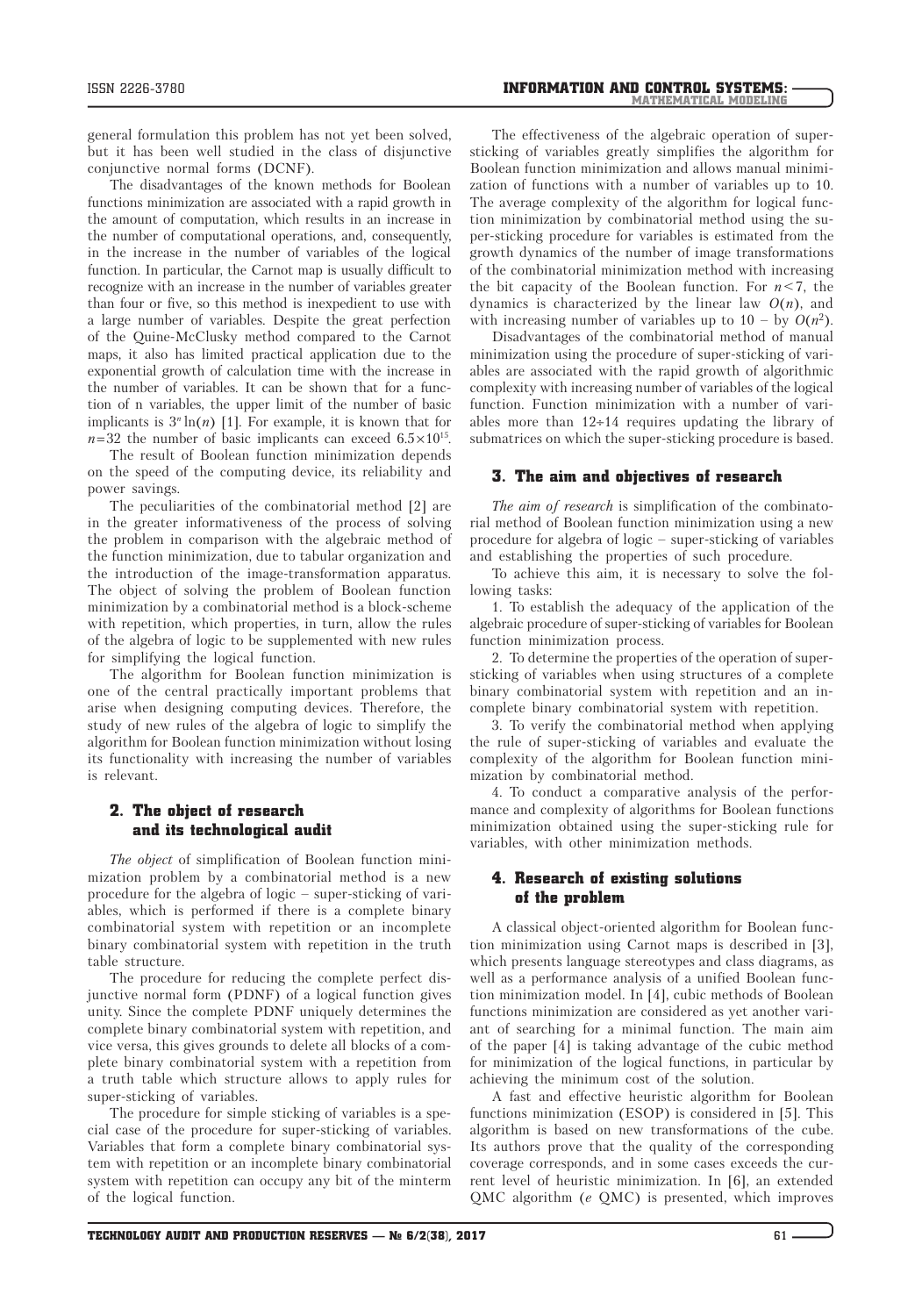the performance of Boolean function minimization by the Quine-McCluskey method. The paper demonstrates the increase in speed and performance of computer memory by simulating the function minimization process.

In the publication [7] the effective algorithm of synthesis and ESCT (Exclusive or Sum of Complex Terms) exact minimization of Boolean functions of not more than six variables is presented. This kind of logical expressions can be turned into a special honeycomb architecture, which is called the architecture of the reverse cascade wave. It is proved that such topology is reversible and can help in the development of quantum circuits. The proposed algorithm is the first one that gives a solution to the problem of finding minimum ESCT expressions for switching functions to six input variables. A comprehensive survey of methods for logical functions minimization is demonstrated in [8]. Methods are considered by their purpose, methodology, implementation and benefits. A comparison of the approaches taken to minimization of logical functions is presented.

A new technique for the two-step optimization of combinational logic is described in [9]. The technique can be applied to arbitrary combinational logic tasks, and often brings improvements even after optimization by standard methods. This optimization technique is used to improve software performance. In [10], a method is shown where the optimization process can include not only the search for an equivalent logical expression, but also the definition of specific conditions under which logical expressions can be further reduced. These types of elements in the logical design are considered as the «degree of freedom». In such cases, the user can optimize the given design based on the degree of freedom. Therefore, the search for alternative solutions is desirable, since it can eventually provide the optimal Boolean expression. In [11], multivalued logic is presented as a generalization of classical Boolean logic at higher levels of abstraction, where the variables often vary over a set of symbolic codes. Use of multi-valued logic can make the task of design more intuitive. The designer can first manipulate and optimize the meaningful logic, and then perform the appropriate encoding and output the problem to Boolean algebra. This allows to better study the design space, because binary coding is postponed and many-valued optimization does not affect the reliability of such solutions in the final stage. In the work attempts to build multivalued integrated circuits (ICs) are described, starting from 3 large designs can be traced back to 1970. In [12], the optimization of the scheme of a 2-bit comparator is presented by comparing different logical styles that are used to design the comparator circuit. The comparison between the different designs is calculated by modeling, which is performed for 90 nm technology in the Tanner EDA Tool. After simulating all projects, the final results are obtained with respect to power consumption, signal delay, and power. In particular, they compare PTL, NMOS, CMOS technology.

In contrast to the publications [3–12], in this paper, the object of simplifying the process of Boolean function minimization is a new procedure of the algebra of logic – super-sticking of variables, which occurs when there is a complete or incomplete binary combinatorial systems with repetition in the truth table structure. The procedure for reducing the complete perfect disjunctive normal form (PDNF) of a logical function gives unity. Since the complete PDNF uniquely determines the complete binary combinatorial system with repetition, and vice versa, this gives grounds to delete all blocks of a complete binary combinatorial system with a repetition from a truth table which structure allows to apply rules for super-sticking of variables.

The mathematical apparatus of the repetition blockdesign makes it possible to obtain more information about the orthogonality, contiguity, uniqueness of truth table blocks (combinatorial system). Equivalent transformations by graphic images in the form of two-dimensional matrices have a large information capacity in their properties, so they can effectively replace verbal procedures of algebraic transformations.

## 5. Methods of research

**5.1. Binary combinatorial system with repetition.** If a set *A* is given, then it is possible to consider a new set *М*(*А*) *–*  the set of all its subsets. The set of all subsets of *A* having *k* elements is denoted as  $M_k(A)$ .

*Example* 1. Let *A=*{*a, b, c*}, then:

$$
M(A) = \{ \{a\}, \{b\}, \{c\}, \{a,b\}, \{a,c\}, \{b,c\}, \{a,b,c\}, \emptyset \};
$$
  

$$
M_2(A) = \{ \{a,b\}, \{a,c\}, \{b,c\} \}.
$$

Let's convinced that:

$$
N(M(A))=8=2^3
$$
,  $N(M_2(A))=3$ .

The number of all *k*-element subsets of a set of *n* elements is equal to:

$$
N\big(M_k(A)\big)=C_n^k=\frac{n!}{k!(n-k)!}.
$$

The following equality also holds:

$$
\sum_{k=0}^{n} C_n^k = 2^n.
$$
 (1)

Since  $C_n^k$  – the number of *k*-element subsets of a set of *n* elements, the sum on the left-hand side of expression (1) is the number of all subsets.

*Example* 2. By formula (1), calculate the number of all subsets of the set  $A = \{a, b, c, d\}.$ 

$$
N(M(A)) = C_4^0 + C_4^1 + C_4^2 + C_4^3 + C_4^4 =
$$
  
= 1 + 4 + 6 + 4 + 1 = 16 = 2<sup>4</sup>.

Let's note that the set  $A = \{a, b, c, d\}$ , except for the recalculation of its elements, can also determine the numbers of the positions on which the element  $\alpha$  is located. For example, *a* can mean the first position, *b* can mean the second position of the set  $A = \{a, b, c, d\}$ , etc. A subset of the set  $A = \{a, b, c, d\}$  there will be subsets containing the element  $\alpha$  at *k* positions,  $k=0,...,n$ , where  $n-$  the number of positions of the set *A*. In general, the element  $\alpha$  can occupy several positions on the set  $A$ , thus the element  $\alpha$ is repeated on the set *A*.

Let  $\alpha = 1$ , then the positions on which the element  $\alpha$ is absent are affected by zero.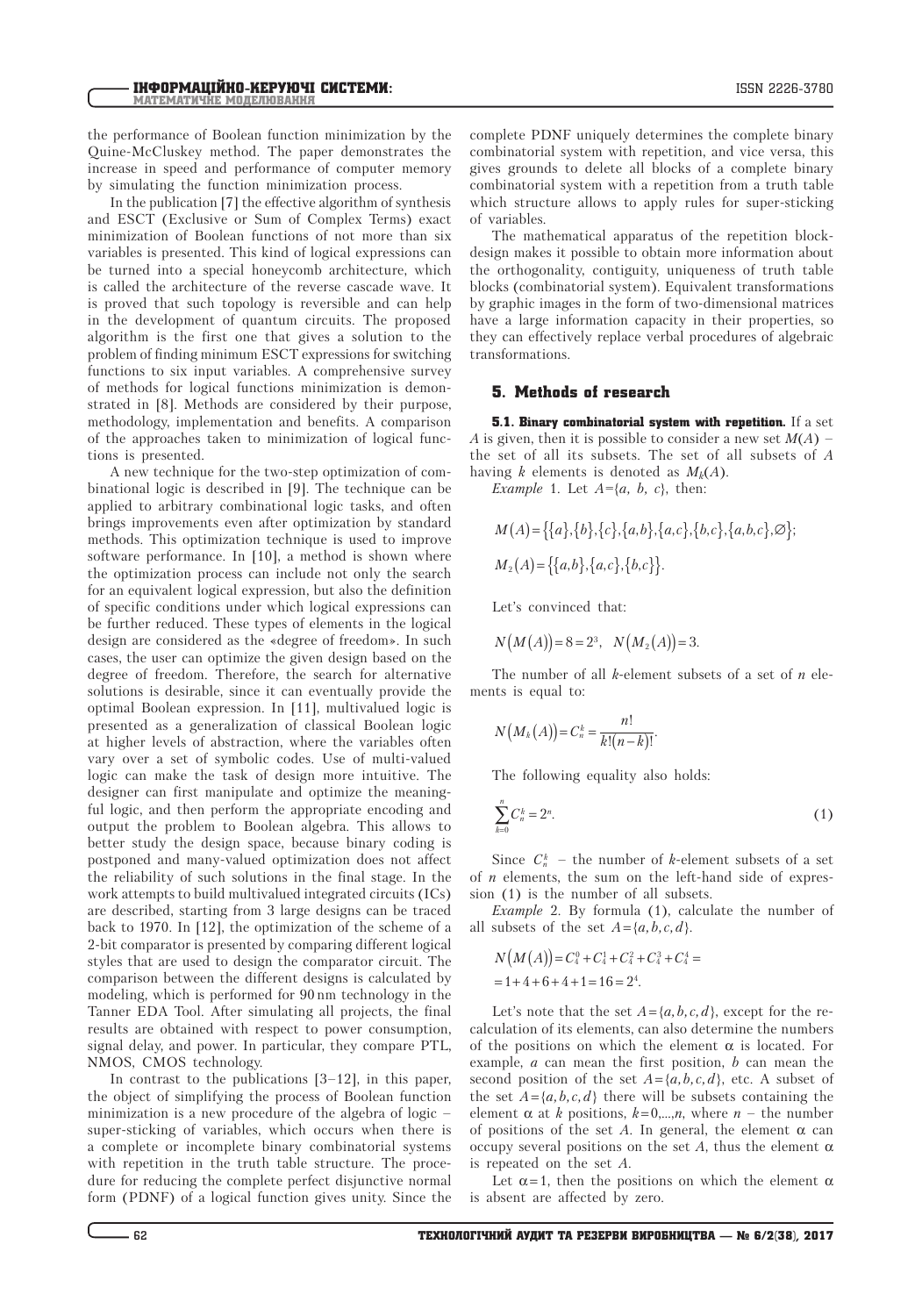*Example* 3. For set  $A = \{a, b, c, d\}$ , which determines the position numbers, let's take  $\alpha = 1$ . Then the subsets of the set *A* will have the following form:

| $(0,0,0,0);$ $(1,0,0,0);$ |     |
|---------------------------|-----|
| $(0,0,0,1);$ $(1,0,0,1);$ |     |
| $(0,0,1,0);$ $(1,0,1,0);$ |     |
| $(0,0,1,1);$ $(1,0,1,1);$ |     |
| $(0,1,0,0);$ $(1,1,0,0);$ |     |
| $(0,1,0,1);$ $(1,1,0,1);$ |     |
| $(0,1,1,0);$ $(1,1,1,0);$ |     |
| $(0,1,1,1);$ $(1,1,1,1).$ | (2) |
|                           |     |

The number of all *k*-element subsets of the set *A*=  $= \{a, b, c, d\}$ , which determines the position numbers, is calculated by formula (1).

$$
N(M_0(A)) = C_4^0 = 1,
$$
  
\n
$$
N(M_1(A)) = C_4^1 = 4,
$$
  
\n
$$
N(M_2(A)) = C_4^2 = 6,
$$
  
\n
$$
N(M_3(A)) = C_4^3 = 4,
$$
  
\n
$$
N(M_3(A)) = C_4^4 = 1.
$$
  
\n
$$
N(M(A)) = N(M_0(A)) + N(M_1(A)) +
$$
  
\n
$$
+ N(M_2(A)) + N(M_3(A)) + N(M_4(A)) = 16.
$$

The configuration (2) is a complete combinatorial system with the repetition of the element  $\alpha$ , which denote as:

2-(*n*, *b*)-design,

where  $n -$  the block width of the system;  $b -$  the number of blocks of the complete system, determined by the formula –  $b = 2<sup>n</sup>$ , the number 2 in front of the brackets means the binary structure of the configuration (2). For example, 2-(4, 16)-design is a complete binary combinatorial system with repetition, consisting of 4-bit blocks, the number of blocks is 16.

5.2. Algebraic operation of super-sticking of variables. Combinatorial properties of the block-scheme with repetition allow to supplement the rule of the algebra of the logic of sticking of variables [2], the rule of super-sticking of variables.

For a 4-bit logic function, the super-sticking rule for variables has the following form:

– the first rule:

| $\begin{vmatrix} 0 & 0 & 0 & x \\ 0 & 0 & 1 & x \\ 0 & 1 & 0 & x \\ 0 & 1 & 1 & x \\ 1 & 0 & 0 & x \\ 1 & 0 & 1 & x \\ 1 & 1 & 0 & x \\ 1 & 1 & 1 & x \end{vmatrix} = x;$ |  | (3) |
|---------------------------------------------------------------------------------------------------------------------------------------------------------------------------|--|-----|
|                                                                                                                                                                           |  |     |

– the second rule:

$$
\begin{vmatrix} 0 & 0 & x & y \\ 0 & 1 & x & y \\ 1 & 0 & x & y \\ 1 & 1 & x & y \end{vmatrix} = xy;
$$
 (4)

– the third rule:

$$
\begin{vmatrix} 0 & x & y & z \\ 1 & x & y & z \end{vmatrix} = xyz.
$$
 (5)

The first rule uses 2-(3, 8)-design. The second rule uses  $2-(2, 4)$ -design. The third rule uses  $2-(1, 2)$  design.

The procedure for reducing the total perfect disjunctive normal form (PDNF) of the logical function gives unity. For example, reducing the 3-bit full PDNF looks like this:

$$
\overline{x_1}\overline{x_2}\overline{x_3} + \overline{x_1}\overline{x_2}x_3 + \overline{x_1}x_2\overline{x_3} + \overline{x_1}x_2x_3 + x_1x_2x_3 + x_1\overline{x_2}\overline{x_3} +
$$
  
+  $x_1\overline{x_2}x_3 + x_1x_2\overline{x_3} + x_1x_2x_3 =$   
=  $\overline{x_1}\overline{x_2}\left(\overline{x_3} + x_3\right) + \overline{x_1}x_2\left(\overline{x_3} + x_3\right) +$   
+  $x_1\overline{x_2}\left(\overline{x_3} + x_3\right) + x_1x_2\left(\overline{x_3} + x_3\right) =$   
=  $\overline{x_1}\overline{x_2} + \overline{x_1}x_2 + x_1\overline{x_2} + x_1x_2 =$   
=  $\overline{x_1}\left(\overline{x_2} + x_2\right) + x_1\left(\overline{x_2} + x_2\right) = \overline{x_1} + x_1 = 1.$ 

Since the complete PDNF uniquely determines the complete combinatorial system with the repetition of  $2-(n, b)$ design and vice versa, this gives grounds to remove all blocks of the complete combinatorial system from matrices that demonstrate super-sticking rules (3)–(5). Further, applying the law of idempotency to a variable *x* (*xy; xyz*) let's obtain the result of contraction by the rule of super-sticking of variables. Rule (5) manifests itself as a simple sticking of variables and is a particular case of rules (3) and (4).

The variables *x*, *y*, *z*, which form a complete combinatorial system with a repetition of  $2-(n, b)$ -design, can occupy any discharge of the minterm of the logical function.

For a 5-bit logical function, the rules for super-sticking of variables are:

– the first rule:

|              | 0000x        |   |   |               |               |
|--------------|--------------|---|---|---------------|---------------|
|              | 0 0 0 1 x    |   |   |               |               |
|              | 0 0 1 0 x    |   |   |               |               |
|              | 0 0 1 1 x    |   |   |               |               |
|              | 0 1 0 0 x    |   |   |               |               |
|              | 0 1 0 1 x    |   |   |               |               |
|              | 0 1 1 0 x    |   |   |               |               |
|              | $0\,1$       |   |   | $1 \; 1 \; x$ |               |
|              | 1 0 0 0 x    |   |   |               | (6)<br>$= x;$ |
|              | 1001x        |   |   |               |               |
|              | 1010x        |   |   |               |               |
|              | 1 0 1 1 x    |   |   |               |               |
|              | 1 1 0 0 x    |   |   |               |               |
|              | 1 1 0 1 x    |   |   |               |               |
|              | 1 1 1 0 x    |   |   |               |               |
| $\mathbf{1}$ | $\mathbf{1}$ | 1 | 1 | $\mathcal X$  |               |
|              |              |   |   |               |               |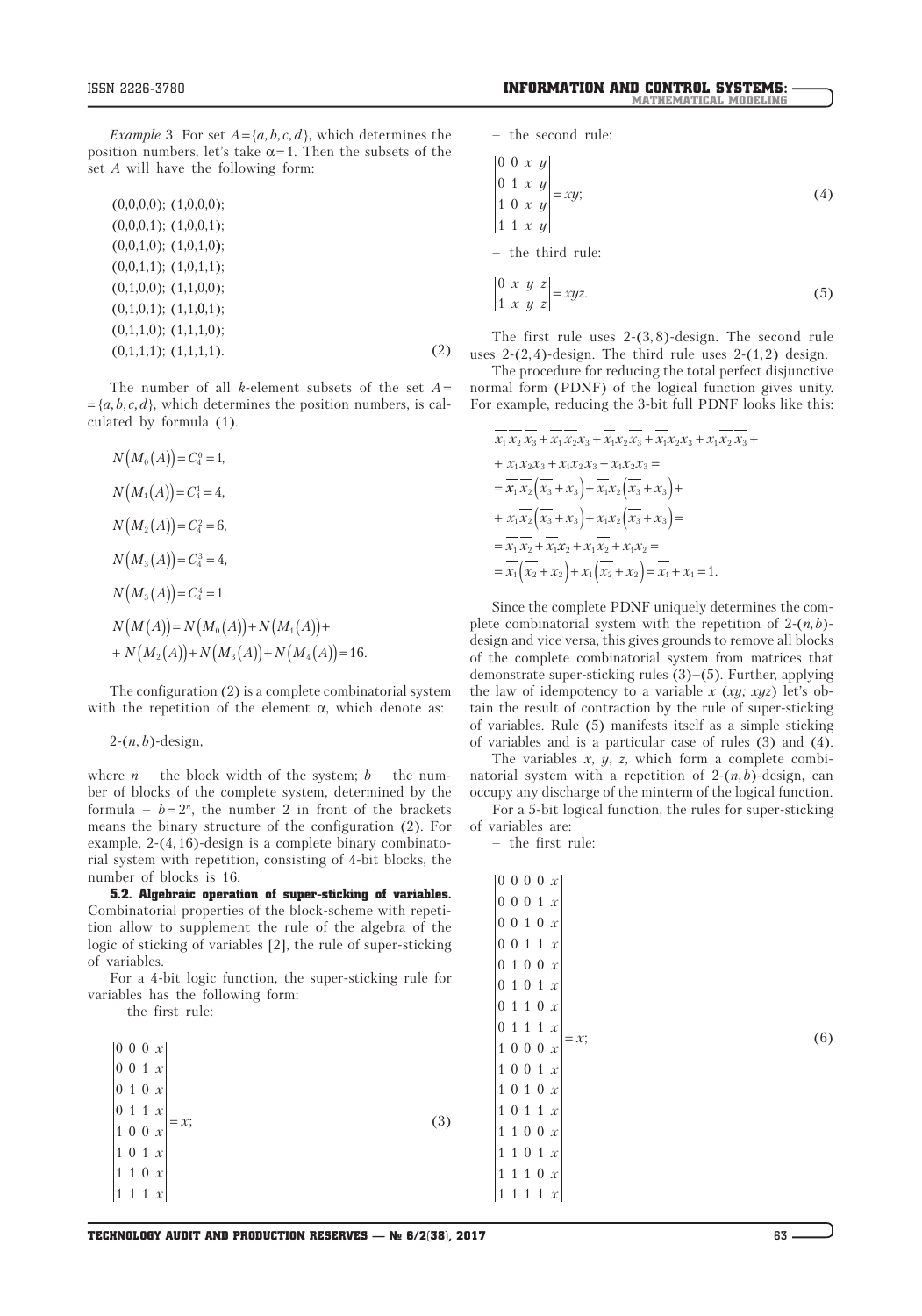– the second rule:

000 *x y* 0 0 1 *x y* 0 1 0 *x y* 0 1 1 *x y* 1 0 0 *x y* 1 0 1 *x y* 1 1 0 *x y* 111 *x y*  $= xy;$  (7)

– the third rule:

$$
\begin{vmatrix} 0 & 0 & x & y & z \\ 0 & 1 & x & y & z \\ 1 & 0 & x & y & z \\ 1 & 1 & x & y & z \end{vmatrix} = xyz;
$$
 (8)

– the fourth rule:

$$
\begin{vmatrix} 0 & x & y & z & t \\ 1 & x & y & z & t \end{vmatrix} = xyzt.
$$
 (9)

The first rule  $(6)$  uses 2- $(4, 16)$ -design. The second rule (7) uses 2-(3, 8)-design. The third rule (8) uses 2-(2, 4)-design. The fourth rule  $(9)$  uses 2- $(1, 2)$ -design.

The variables  $x$ ,  $y$ ,  $z$ ,  $t$ , which form a complete binary combinatorial system with a repetition of 2-(*n*, *b*)-design, can occupy any bit of the minterm of a 5-bit logical function.

Another variant of applying the rule for super-sticking of variables is shown by the combinatorial configuration where the combinatorial system 2-(3, 8)-design is used in the configuration variant, when there is one column with the same variables *y*, and the second column contains equally the variables  $x$  and  $\bar{x}$ :

$$
\begin{vmatrix}\n0 & 0 & 0 & x & y \\
0 & 0 & 1 & \overline{x} & y \\
0 & 1 & 0 & \overline{x} & y \\
0 & 1 & 1 & \overline{x} & y \\
1 & 0 & 0 & x & y \\
1 & 0 & 1 & x & y \\
1 & 1 & 0 & x & y \\
1 & 1 & 1 & x & y\n\end{vmatrix} = \begin{vmatrix}\n0 & \overline{x} & y \\
0 & \overline{x} & y \\
1 & x & y\n\end{vmatrix}.
$$
\n(10)

Similar to the rules for super-sticking of variables for functions with four or five variables, it is possible to represent super-sticking rules for functions of six or more variables.

In general, the configuration of the truth table of a given function, in addition to the submatrix of a complete combinatorial system with a repetition of 2-(*n*, *b*)-design, contains submatrices of an incomplete combinatorial system with a repetition of 2- $(n, x/b)$ -design. In this case,  $x -$  the number of blocks of an incomplete combinatorial system with repetition. The properties of an incomplete combinatorial system with a repetition of  $2-(n, x/b)$ -design also allow the establishment of rules that ensure the effective Boolean functions minimization.

Let's single out a class of incomplete combinatorial systems with a repetition of 2-(*n*, *b*/2)-design, in which the number of blocks is half of the possible number of blocks of a complete combinatorial system with repetition. For 2- $(n, b/2)$ -design for  $n=3$ , the minimization rules are:

A. 
$$
\begin{vmatrix} x & 0 & 0 & 1 \\ x & 0 & 1 & 1 \\ x & 1 & 0 & 1 \\ x & 1 & 1 & 1 \end{vmatrix} = |x \t 1|.
$$
  
\nB. 
$$
\begin{vmatrix} x & 0 & 0 & 0 \\ x & 0 & 1 & 0 \\ x & 1 & 0 & 0 \\ x & 1 & 1 & 0 \end{vmatrix} = |x \t 0|.
$$
  
\nC. 
$$
\begin{vmatrix} x & 1 & 0 & 0 \\ x & 1 & 0 & 1 \\ x & 1 & 1 & 1 \end{vmatrix} = |x \t 1|.
$$
  
\nD. 
$$
\begin{vmatrix} x & 0 & 0 & 0 \\ x & 0 & 0 & 1 \\ x & 0 & 1 & 1 \end{vmatrix} = |x \t 0|.
$$
  
\nE. 
$$
\begin{vmatrix} x & 0 & 1 & 0 \\ x & 0 & 1 & 1 \\ x & 1 & 0 & 0 \\ x & 1 & 0 & 1 \end{vmatrix} = \begin{vmatrix} x & 0 & 1 \\ x & 0 & 1 \\ x & 1 & 0 \end{vmatrix} = \begin{vmatrix} x & 0 & 1 \\ x & 1 & 0 \\ x & 1 & 0 \end{vmatrix} = \begin{vmatrix} x & 0 & 1 & 1 \\ x & 1 & 0 & 1 \\ x & 1 & 0 & 1 \\ x & 1 & 1 & 0 \end{vmatrix} = \begin{vmatrix} x & 0 & 1 & 1 \\ x & 1 & 0 & 1 \\ x & 1 & 1 & 0 \end{vmatrix} = \begin{vmatrix} x & 0 & 1 & 1 \\ x & 1 & 0 & 1 \\ x & 1 & 1 & 0 \end{vmatrix} = \begin{vmatrix} x & 0 & 1 & 1 \\ x & 1 & 0 & 1 \\ x & 1 & 1 & 0 \end{vmatrix}.
$$

Rules like  $A-F$  exist for all possible 2- $(n, b/2)$ -design with 2-(*n*, *b*)-design.

For other cases of a 4-bit logical function, using the  $2-(n, x/b)$ -design structure, the rules for minimizing a logical function can be, for example, the following:

1. 
$$
\begin{vmatrix} x & 0 & 0 & 0 \ x & 0 & 0 & 1 \ x & 1 & 0 & 0 \ x & 1 & 0 & 1 \ x & 1 & 1 & 0 \ x & 1 & 1 & 1 \end{vmatrix} = \begin{vmatrix} x & 0 & 0 \ x & 1 & 0 \ x & 1 & 1 \end{vmatrix}.
$$
 (11)

In the first matrix of the block-design (11), there is a complete combinatorial system with a repetition of 2-(3, 6/8)-design. Further minimization of the block-design (11) is possible in two ways, each of which gives the same result:

1) 
$$
\begin{vmatrix} x & 0 & 0 \ x & 1 & 0 \ x & 1 & 1 \end{vmatrix} = \begin{vmatrix} x & 0 & 0 \ x & 1 & 1 \end{vmatrix} = \begin{vmatrix} x & 0 \ x & 1 & 1 \end{vmatrix},
$$
  
2) 
$$
\begin{vmatrix} x & 0 & 0 \ x & 1 & 0 \ x & 1 & 1 \end{vmatrix} = \begin{vmatrix} x & 0 \ x & 1 & 1 \end{vmatrix} = \begin{vmatrix} x & 0 \ x & 1 \end{vmatrix}.
$$

 $\sim$ 

In the two above variants, the first operation of sticking of variables is performed, the second operation of variable sub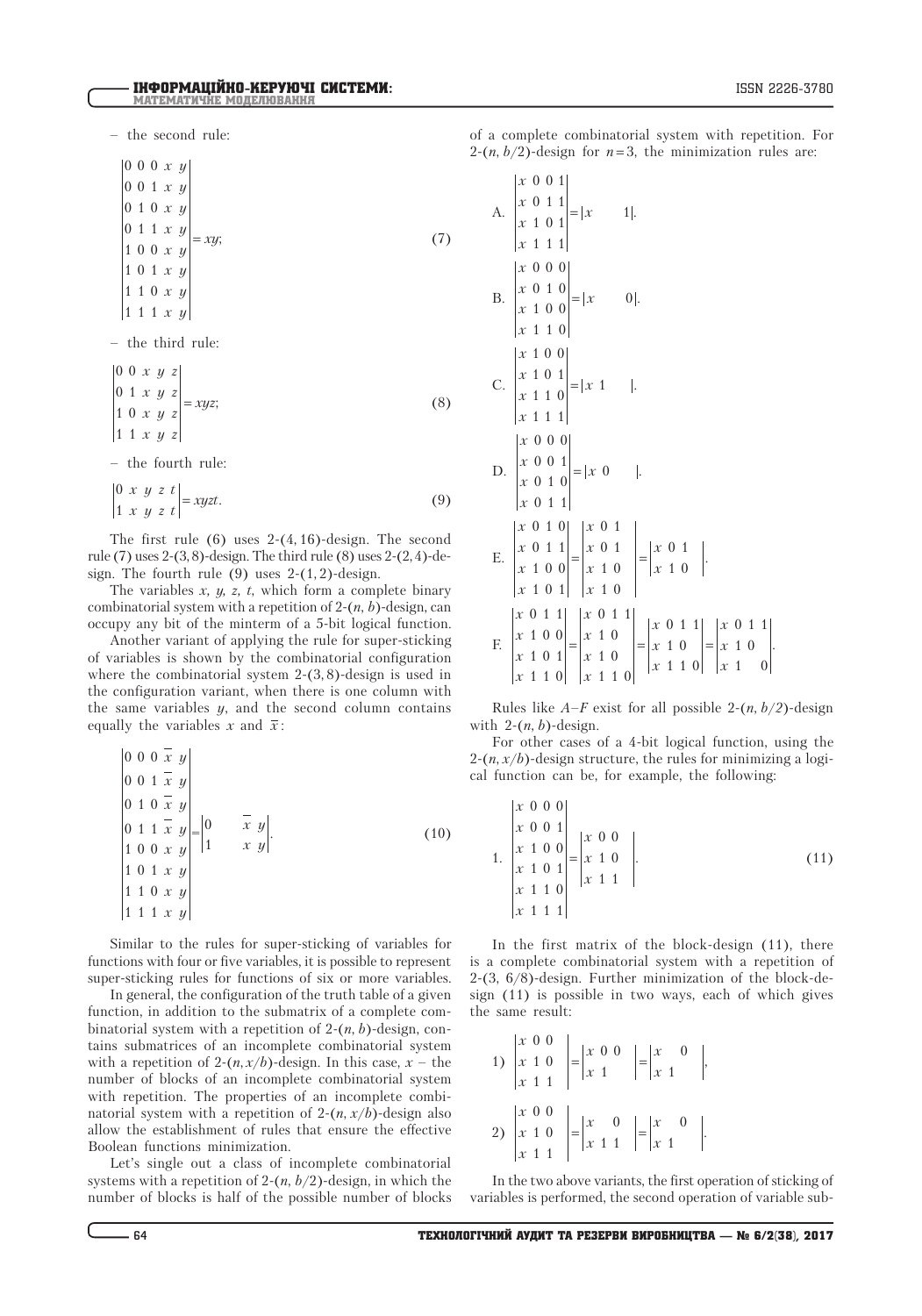stitution is performed. As a result, for the block-design (11) let's obtain the following rule of function reduction:

$$
\begin{vmatrix} x & 0 & 0 & 0 \\ x & 0 & 0 & 1 \\ x & 1 & 0 & 0 \\ x & 1 & 0 & 1 \\ x & 1 & 1 & 0 \\ x & 1 & 1 & 1 \end{vmatrix} = \begin{vmatrix} x & 0 \\ x & 1 \end{vmatrix}.
$$
 (12)

2. 
$$
\begin{vmatrix} x & 0 & 0 & 0 \ x & 0 & 0 & 1 \ x & 0 & 1 & 1 \ x & 1 & 0 & 1 \ x & 1 & 1 & 1 \ \end{vmatrix} = \begin{vmatrix} x & 0 & 0 \ x & 1 & 0 \ x & 1 & 1 \ \end{vmatrix}
$$
 (13)

or

$$
\begin{vmatrix} x & 0 & 0 & 0 \ x & 0 & 0 & 1 \ x & 0 & 1 & 1 \ x & 1 & 0 & 1 \ x & 1 & 1 & 1 \end{vmatrix} = \begin{vmatrix} x & 0 & 0 \ x & 0 & 1 & 1 \ x & 1 & 1 & 1 \end{vmatrix}.
$$
 (14)

In the first matrix of the block-design (13), there is a complete combinatorial system with a repetition of 2-(3, 5/8)-design. Further minimization of the block-design (13) is possible in two ways, each of which gives the same result:

1) 
$$
\begin{vmatrix} x & 0 & 0 \ x & 1 & 0 & 1 \ x & 1 & 1 & 1 \ \end{vmatrix} = \begin{vmatrix} x & 0 & 0 \ x & 0 & 1 \ x & 1 & 1 \ \end{vmatrix} = \begin{vmatrix} x & 0 & 0 \ x & 0 & 1 \ x & 1 & 1 \ \end{vmatrix} = \begin{vmatrix} x & 0 & 0 \ x & 1 & 1 \ x & 1 & 1 \ \end{vmatrix} = \begin{vmatrix} x & 0 & 0 \ x & 1 & 1 \ x & 0 & 1 \ \end{vmatrix} = \begin{vmatrix} x & 0 & 0 \ x & 1 & 1 \ x & 0 & 1 \ \end{vmatrix} = \begin{vmatrix} x & 0 & 0 \ x & 1 & 1 \ x & 1 & 1 \ \end{vmatrix} = \begin{vmatrix} x & 0 & 0 \ x & 1 & 1 \ x & 1 & 1 \ \end{vmatrix} = \begin{vmatrix} x & 0 & 0 \ x & 1 & 1 \ x & 1 & 1 \ \end{vmatrix}.
$$

As a result, for the block-design (13) let's obtain the following rule for the function reduction:

$$
\begin{vmatrix} x & 0 & 0 & 0 \\ x & 0 & 0 & 1 \\ x & 0 & 1 & 1 \\ x & 1 & 0 & 1 \\ x & 1 & 1 & 1 \end{vmatrix} = \begin{vmatrix} x & 0 & 0 \\ x & 0 & 1 \\ x & 1 & 1 \end{vmatrix}.
$$
 (15)  
\n
$$
\begin{vmatrix} 0 & 0 & x & 0 \\ 0 & 0 & x & 1 \\ 0 & 1 & x & 0 \\ 1 & 0 & x & 0 \\ 1 & 0 & x & 1 \\ 1 & 1 & x & 0 \end{vmatrix} = \begin{vmatrix} 0 & 0 & x \\ 0 & 1 & x & 0 \\ 1 & 0 & x \\ 1 & 1 & x \end{vmatrix} = \begin{vmatrix} 0 & 0 & x \\ 0 & 1 & x & 0 \\ 1 & 0 & x \\ 1 & 1 & x \end{vmatrix}.
$$
 (16)

In the first matrix of the block-design (16), there is a complete combinatorial system with a repetition of 2-(3, 7/8)-design. Further minimization of the block-design (16) is possible in two ways, each of which gives the same result.

1) 
$$
\begin{vmatrix} 0 & 0 & x \\ 0 & 1 & x \\ 1 & x \end{vmatrix} = \begin{vmatrix} 0 & 0 & x \\ 0 & x & 0 \\ 1 & x \end{vmatrix} = \begin{vmatrix} 0 & 0 & x \\ x & 0 \\ 1 & x \end{vmatrix} = \begin{vmatrix} 0 & x \\ x & 0 \\ 1 & x \end{vmatrix},
$$
  
2) 
$$
\begin{vmatrix} 0 & 0 & x \\ 0 & 1 & x \\ 1 & x & 0 \end{vmatrix} = \begin{vmatrix} 0 & 0 & x \\ 1 & x & 0 \\ 1 & x & 0 \end{vmatrix} = \begin{vmatrix} 0 & x \\ 1 & x & 0 \\ 1 & x & 0 \end{vmatrix} = \begin{vmatrix} 0 & x \\ x & 0 \\ 1 & x \end{vmatrix}.
$$

As a result, for the block-design (16) let's obtain the following rule of function reduction:

$$
\begin{vmatrix} 0 & 0 & x & 0 \\ 0 & 0 & x & 1 \\ 0 & 1 & x & 0 \\ 1 & 0 & x & 1 \\ 1 & 0 & x & 1 \end{vmatrix} = \begin{vmatrix} 0 & x \\ x & 0 \\ 1 & x \end{vmatrix}.
$$
 (17)

$$
\begin{array}{c|cc} 1 & 1 & x & 1 \end{array}
$$

4. 
$$
\begin{vmatrix} 0 & 0 & x & 0 \\ 0 & 0 & x & 1 \\ 1 & 0 & x & 1 \\ 1 & 1 & x & 1 \end{vmatrix} = \begin{vmatrix} 0 & 0 & x \\ 1 & x & 1 \end{vmatrix}.
$$
 (18)

5. 
$$
\begin{vmatrix} x & y & 0 & 1 \ x & y & 1 & 0 \ x & y & 1 & 1 \ \end{vmatrix} = \begin{vmatrix} x & y & 0 & 1 \ x & y & 1 & 1 \ \end{vmatrix} = \begin{vmatrix} x & y & 1 \ x & y & 1 & 1 \ \end{vmatrix}.
$$
 (19)

6. 
$$
\begin{vmatrix} x & y & 0 & 1 \ x & y & 1 & 0 \ x & y & 0 & 0 \end{vmatrix} = \begin{vmatrix} x & y & 0 & 1 \ x & y & 0 & 0 \end{vmatrix} = \begin{vmatrix} x & y & 0 \ x & y & 0 \end{vmatrix}.
$$
 (20)

7. 
$$
\begin{vmatrix} x & y & 1 & 1 \ x & y & 1 & 0 \ x & y & 0 & 0 \end{vmatrix} = \begin{vmatrix} x & y & 1 & 1 \ x & y & 0 & 0 \end{vmatrix} = \begin{vmatrix} x & y & 1 \ x & y & 0 & 0 \end{vmatrix}.
$$
 (21)

8. 
$$
\begin{vmatrix} x & y & 1 & 1 \ x & y & 0 & 1 \ x & y & 0 & 0 \end{vmatrix} = \begin{vmatrix} x & y & 1 & 1 \ x & y & 0 & 1 \end{vmatrix} = \begin{vmatrix} x & y & 1 \ x & y & 0 & 1 \end{vmatrix}.
$$
 (22)

Rules for converting block-design  $(19)$ – $(22)$  allow the establishment of new minimization rules, for example:

9. 
$$
\begin{vmatrix} x & \overline{y} & 0 & 1 \\ x & \overline{y} & 1 & 0 \\ x & \overline{y} & 1 & 1 \\ x & y & 0 & 1 \\ x & y & 1 & 0 \\ x & y & 1 & 1 \end{vmatrix} = \begin{vmatrix} x & \overline{y} & 1 \\ x & \overline{y} & 1 \\ x & y & 1 \end{vmatrix} = \begin{vmatrix} x & 1 \\ x & 1 \end{vmatrix}.
$$
 (23)

Rules *A*–*F*, (12), (15), (17)–(23) constitute a library of rules for the process of Boolean functions minimization as standard procedures, so applying a separate such rule to variables of a Boolean function reduces to the implementation of a single algebraic transformation.

5.3. 4-bit Boolean functions minimization. *Example* 4. To minimize the logic function  $F(x_1, x_2, x_3, x_4)$  by the combinatorial method given by the following truth table (Table 1) [13].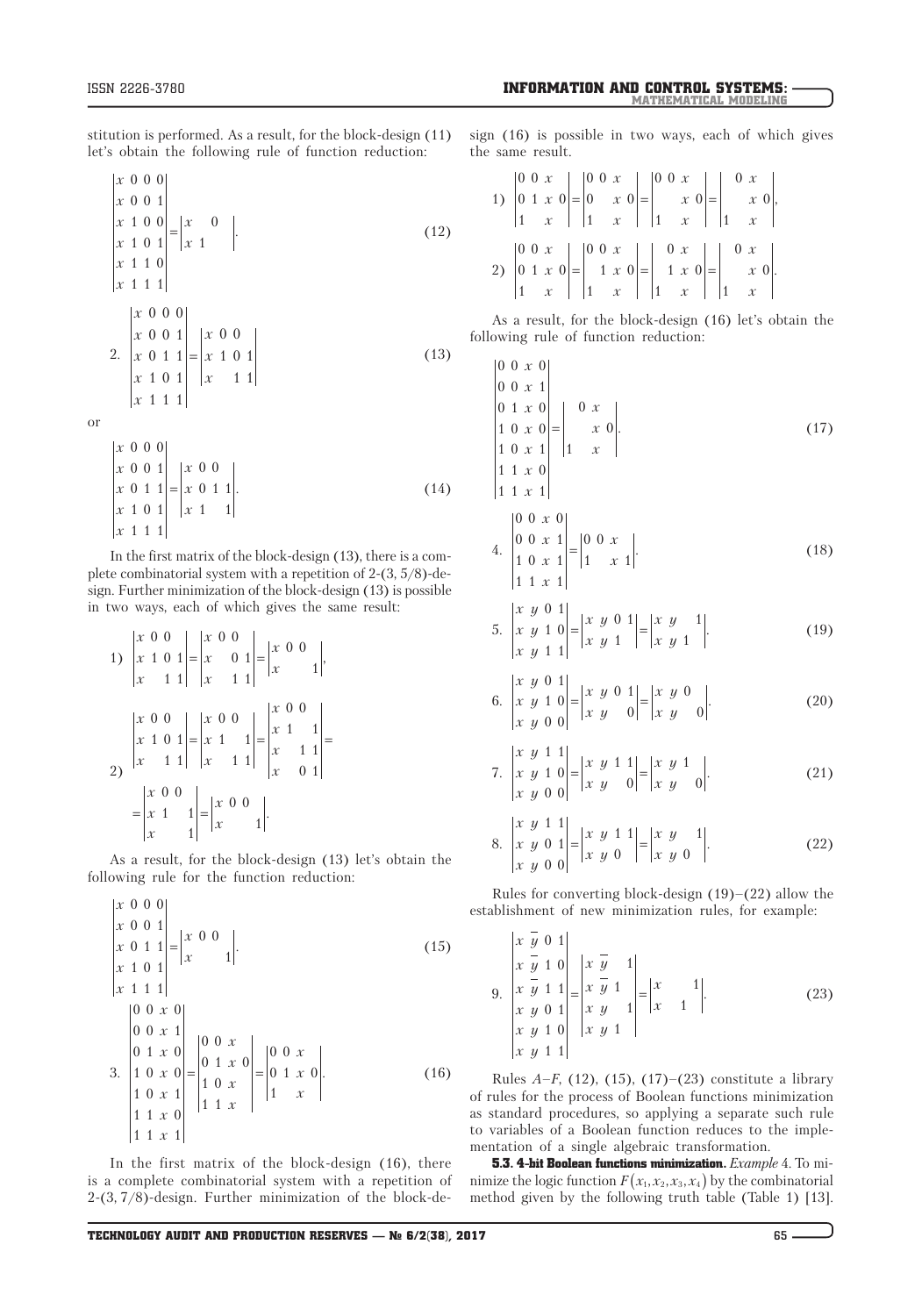The truth table of a logical function  $F(x_1, x_2, x_3, x_4)$ 

| No. | $x_1$ | X <sub>2</sub> | $x_3$ | $x_4$ | $\boldsymbol{F}$ | No. | $x_1$ | X <sub>2</sub> | $x_3$ | $x_4$ | F |
|-----|-------|----------------|-------|-------|------------------|-----|-------|----------------|-------|-------|---|
| 0   | 0     | 0              | 0     | 0     | 1                | 8   | 1     | 0              | 0     | 0     | 0 |
|     | 0     | 0              | 0     | 1     | 1                | 9   |       | 0              | 0     |       |   |
| 2   | 0     | 0              | 1     | 0     | 1                | 10  | 1     | 0              | 1     | 0     |   |
| 3   | 0     | 0              | 1     | 1     | 1                | 11  | 1     | 0              | 1     | 1     |   |
| 4   | 0     | 1              | 0     | 0     | 0                | 12  | 1     |                | 0     | 0     | 0 |
| 5   | 0     | 1              | 0     | 1     | 0                | 13  | 1     |                | 0     | 1     |   |
| 6   | 0     | 1              |       | 0     | 1                | 14  |       |                |       | 0     |   |
| 7   | Π     |                |       |       | 0                | 15  |       |                |       |       |   |

Let's make the perfect disjunctive normal form (PDNF) of the given function in blocks for which the function gets the value of one, that is, for the sets 0, 1, 2, 3, 6, 9, 10, 11, 13, 14, 15.

$$
F(x_1, x_2, x_3, x_4) = \overline{x_1} \overline{x_2} \overline{x_3} \overline{x_4} + \overline{x_1} \overline{x_2} \overline{x_3} x_4 + \n+ \overline{x_1} \overline{x_2} x_3 \overline{x_4} + \overline{x_1} \overline{x_2} x_3 x_4 + \overline{x_1} \overline{x_2} x_3 \overline{x_4} + \n+ x_1 \overline{x_2} \overline{x_3} x_4 + x_1 \overline{x_2} x_3 \overline{x_4} + x_1 \overline{x_2} x_3 x_4 + \n+ x_1 x_2 \overline{x_3} x_4 + x_1 x_2 x_3 \overline{x_4} + x_1 x_2 x_3 x_4.
$$

**The first step** is sticking, substituting and generalizing sticking of variables. With the many variants of minimization, obtained in the first stage, let's consider two options for minimizing the 4-bit function.

*Option* 1*:* minimization of the function using the rule of super-sticking of variables in the presence of a complete binary combinatorial system with a repetition of  $2-(n, b)$ -design.

$$
F = \begin{bmatrix} 0 & 0 & 0 & 0 & 0 \\ 1 & 0 & 0 & 0 & 1 \\ 2 & 0 & 0 & 1 & 0 \\ 3 & 0 & 0 & 1 & 1 \\ 6 & 0 & 1 & 1 & 0 \\ 10 & 1 & 0 & 0 & 1 \\ 10 & 1 & 0 & 1 & 0 \\ 11 & 1 & 0 & 1 & 1 \\ 13 & 1 & 1 & 0 & 1 \\ 14 & 1 & 1 & 1 & 0 \\ 15 & 1 & 1 & 1 & 1 \end{bmatrix} = \begin{bmatrix} 0 & 0 & 0 & 0 \\ 0 & 1 & 1 & 0 \\ 1 & 1 & 1 & 1 \\ 1 & 1 & 1 & 1 \end{bmatrix} = \begin{bmatrix} 0 & 0 & 0 & 0 \\ 1 & 1 & 0 & 0 \\ 1 & 1 & 1 & 1 \\ 1 & 1 & 1 & 1 \end{bmatrix} = \begin{bmatrix} 0 & 0 & 0 & 0 \\ 0 & 0 & 0 & 0 \\ 1 & 1 & 1 & 1 \\ 1 & 1 & 1 & 1 \end{bmatrix}.
$$
 (24)

For blocks 0–3 of the first matrix of the block-design (24), a second super-sticking rule (4) is used, where there is a complete combinatorial system with repetition 2-(2, 4)-design; block 6 does not change; for blocks 9–15, the super-sticking rule (23) is used, where there is a complete binary combinatorial system with a repetition of 2-(3, 6/8)-design. The result of the super-sticking operation is recorded in the second matrix of the block-design (24).

Algebraic transformations of the second matrix (the result of the transformation is written in the third matrix):

– substitution of variables in the first and second blocks

of the second matrix of the block-design (24):

of which is written in the fourth matrix:  
\n– substitution of variables in the second and fourth  
\nblocks of the matrix of the block-design (24):  
\n
$$
\overline{x_1 x_3 x_4} + x_1 x_3 = x_3 (\overline{x_1 x_4} + x_1) =
$$

0 0 0 1 1 0

$$
= x_3 \left( x_4 + x_1 \right) = x_1 x_3 + x_3 x_4,
$$
  
\n0 1 0   
\n1 0   
\n1 1 1

 $x_1 x_2 + x_1 x_2 x_3 x_4 = x_1 (x_2 + x_2 x_3 x_4) =$  $= x_1(x_2 + x_3x_4) = x_1(x_2 + x_1x_3x_4),$ 

> 0 0  $0 \t10$

Algebraic transformations of the fourth matrix, the result of which is written in the fifth matrix: – generalized sticking of the variables of the 2nd, 3rd and 4th blocks of the 4th matrix 3 (24):

Algebraic transformations of the third matrix, the result

$$
x_3x_4 + x_1x_4 + x_1x_3 = x_3x_4 + x_1x_4.
$$
  
1 0 1 0  
1 1 1  $\rightarrow$  1 1.  
1 1 1

As a result, let's obtain the minimum function:

$$
F = \overline{x_1} \, \overline{x_2} + x_1 x_4 + x_3 \, \overline{x_4}.
$$
 (25)

*Option* 2*:* minimization of the function using the supersticking rule for variables in the presence of an incomplete binary combinatorial system with a repetition of  $2-(n, x/b)$ design.

In blocks 1–5 of the first matrix of the block-design (24), let's select the left column with common zeros. The other three columns will form an incomplete combinatorial system with a repetition of 2-(3,  $5/8$ )-design. To minimize blocks 1–5, let's use the super-sticking rule (13):

$$
\begin{vmatrix} 0 & 0 & 0 & 0 \\ 0 & 0 & 0 & 1 \\ 0 & 0 & 1 & 0 \\ 0 & 0 & 1 & 1 \\ 0 & 1 & 1 & 0 \end{vmatrix} = \begin{vmatrix} 0 & 0 & 0 \\ 0 & 0 & 1 \\ 0 & 1 & 1 & 0 \end{vmatrix} = \begin{vmatrix} 0 & 0 & 0 \\ 0 & 1 & 1 & 0 \end{vmatrix} = \begin{vmatrix} 0 & 0 & 0 \\ 0 & 1 & 1 & 0 \end{vmatrix}.
$$

In blocks 6–11 of the first matrix of the block-design (24), let's select the left column with common units. The other three columns will form an incomplete combinatorial system with a repetition of 2-(3, 6/8)-design. For blocks 6–11 let's use rule (23):

$$
\begin{vmatrix} 1 & 0 & 0 & 1 \\ 1 & 0 & 1 & 0 \\ 1 & 0 & 1 & 1 \\ 1 & 1 & 0 & 1 \\ 1 & 1 & 1 & 0 \\ 1 & 1 & 1 & 1 \end{vmatrix} = \begin{vmatrix} 1 & 1 \\ 1 & 1 \end{vmatrix}.
$$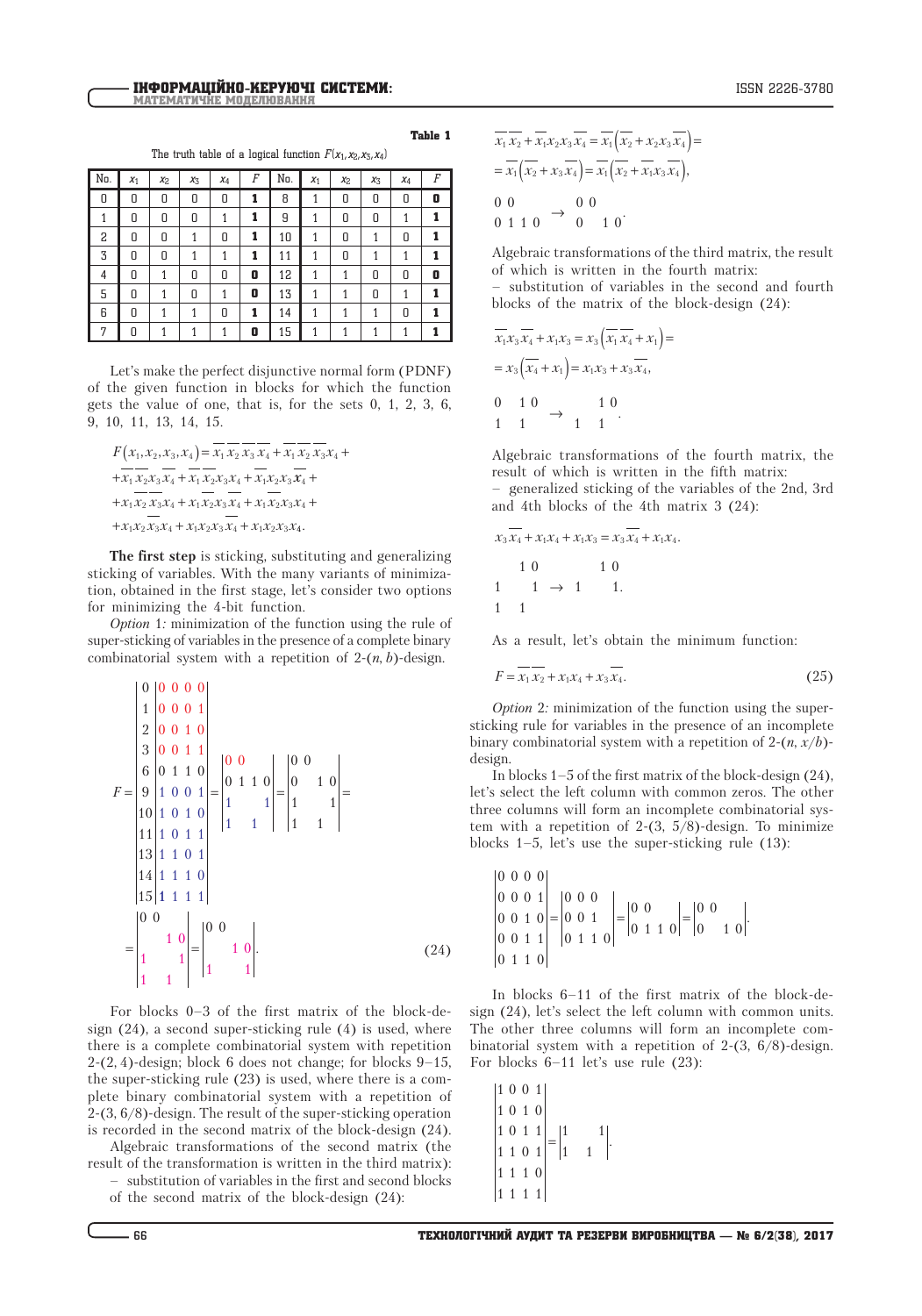Adding the results of minimizing 1–5 and 6–11 blocks into one matrix, let's obtain the third matrix of the blockdesign (24):

$$
F = \begin{bmatrix} 0 & 0 \\ 0 & 1 & 0 \\ 1 & 1 & 1 \\ 1 & 1 & 1 \end{bmatrix}.
$$

The minimization of the matrix *F* is analogous to the procedure for minimizing the first variant.

**The second step** is the verification of the obtained minimized function (25) using the original truth table (Table 1).

The minimized logic function (25) satisfies the original truth table (Table 1).

Table 2 presents the results of the  $F(x_1, x_2, x_3, x_4)$  function minimization by means of an acyclic graph [13] and a combinatorial method.

The result of  $F(x_1, x_2, x_3, x_4)$  function minimization

Table 2

| Using an acyclic graph                                  | Using combinatorial method        |
|---------------------------------------------------------|-----------------------------------|
| $F = x_1 x_2 + x_1 x_4 + x_1 x_3 x_4 + x_1 x_2 x_3 x_4$ | $F = x_1 x_2 + x_1 x_4 + x_3 x_4$ |

Considering Table 2, it is possible to see that the combinatorial method gives a function with a smaller number of input variables.

*Example* 5. To minimize by a combinatorial method a logical function [14]:

$$
F(x_1, x_2, x_3, x_4) = (0, 0, 1, 1, 1, 0, 1, 1, 1, 1, 1, 0, 0, 0, 1).
$$

Let's compile the truth table of a given 4-bit function from the blocks at which the function receives the value of 1, that is, for the sets: 2, 3, 4, 6, 7, 8, 9, 10, 11, 15, and minimize:

$$
F = \begin{bmatrix} 2 & 0 & 0 & 1 & 0 \\ 3 & 0 & 0 & 1 & 1 \\ 4 & 0 & 1 & 0 & 0 \\ 6 & 0 & 1 & 1 & 0 \\ 7 & 0 & 1 & 1 & 1 \\ 8 & 1 & 0 & 0 & 0 \\ 9 & 1 & 0 & 0 & 1 \\ 10 & 1 & 0 & 1 & 0 \\ 11 & 1 & 0 & 1 & 1 \\ 15 & 1 & 1 & 1 & 1 \end{bmatrix} = \begin{bmatrix} 0 & 1 & 0 & 0 & 0 \\ 0 & 1 & 0 & 0 & 0 \\ 1 & 0 & 0 & 0 & 0 \\ 1 & 0 & 1 & 1 & 1 \\ 1 & 1 & 1 & 1 & 1 \end{bmatrix} = \begin{bmatrix} 0 & 1 & 0 & 0 & 0 \\ 0 & 1 & 0 & 0 & 0 \\ 1 & 0 & 1 & 0 & 0 \\ 1 & 1 & 1 & 1 & 1 \\ 1 & 1 & 1 & 1 & 1 \end{bmatrix}.
$$

To blocks 8–11 (highlighted in red) of the first matrix, a rule of super-sticking of variables is applied, where there is a combinatorial system of 2-(2, 4)-design. Simple sticking variables are highlighted in colors. Substitution (incomplete sticking) of the variables is carrying out in the last two matrices.

As a result, let's the minimum function:

$$
F = x_1 \overline{x_2} + \overline{x_1 x_2} \overline{x_4} + \overline{x_2 x_3} + x_3 x_4.
$$

Table 3 shows the results of  $F(x_1, x_2, x_3, x_4)$  function minimization by means of parallel splitting of the conjuncterms [14] and the combinatorial method.

Table 3

The result of  $F(x_1, x_2, x_3, x_4)$  function minimization

| The method of parallel splitting<br>of conjuncterms | Combinatorial method                       |
|-----------------------------------------------------|--------------------------------------------|
| $F = x_1x_2 + x_1x_2x_4 + x_1x_3 + x_3x_4$          | $F = x_1x_2 + x_1x_2x_4 + x_2x_3 + x_3x_4$ |

Considering Table 3 it is possible see that both functions have the same parameters and undergo verification, although they differ in the composition of the variables in the third implicants. Example 5 demonstrates the less computational complexity of Boolean function minimization by combinatorial method.

*Example* 6. To minimize the logical function given in canonical form by combinatorial method [15]:

$$
F(x_1, x_2, x_3, x_4) = (0, 1, 6, 8, 1, 1, 14, 15).
$$

|       | $0 \vert 0 \; 0 \; 0 \; 0 \vert$ |  |     |  |                 |       |                           |            |  |  |
|-------|----------------------------------|--|-----|--|-----------------|-------|---------------------------|------------|--|--|
|       | 10001                            |  |     |  |                 |       |                           |            |  |  |
|       | 6 0110                           |  |     |  |                 |       | $ 0\;0\;0\;1 $ $ 0\;0\;0$ |            |  |  |
|       |                                  |  |     |  |                 |       | $0 0 0$   0 0 0           |            |  |  |
| $F =$ | 8 1000                           |  |     |  |                 |       |                           |            |  |  |
|       | 11 1 0 1 1                       |  |     |  |                 | 1 1 0 |                           |            |  |  |
|       |                                  |  |     |  | $\vert 1 \vert$ | 11    |                           | $ 1 \t11 $ |  |  |
|       | $14$ 1 1 1 0                     |  |     |  |                 |       |                           |            |  |  |
|       | 15                               |  | 111 |  |                 |       |                           |            |  |  |

The results of function minimization with the help of parallel splitting of conjuncterms [15] and combinatorial method are presented in Table 4.

Table 4

The result of  $F(x_1, x_2, x_3, x_4)$  function minimization

| The method of parallel splitting<br>of conjuncterms   | Combinatorial method |
|-------------------------------------------------------|----------------------|
| $\{(000 \sim), (\sim 000), (\sim 110), (1 \sim 11)\}$ | 000<br>000           |

In Table 4 it can be seen that the results of minimization of the two compared methods are the same.

Coincidence and the minimization indicator  $k_{0}/k_{l} = 4/12$ is coincided, where  $k_{\theta}$  – the number of simple implicants;  $k_l$  – the number of input variables.

However, the computational complexity of minimizing the Boolean function by a combinatorial method is less.

*Example* 7. To minimize the system of 4-bit Boolean functions  $f_1, f_2, f_3$  [14] by combinatorial method:

$$
\begin{cases}\nf_1 = 2, 5, 6, 13, 14, \\
f_2 = 5, 7, 13, 14, \\
f_3 = 2, 6, 7, 13, 15.\n\end{cases}
$$

Let's compile the truth table of a given system of 4-bit functions from blocks for which the function gets the value of one (Table 5).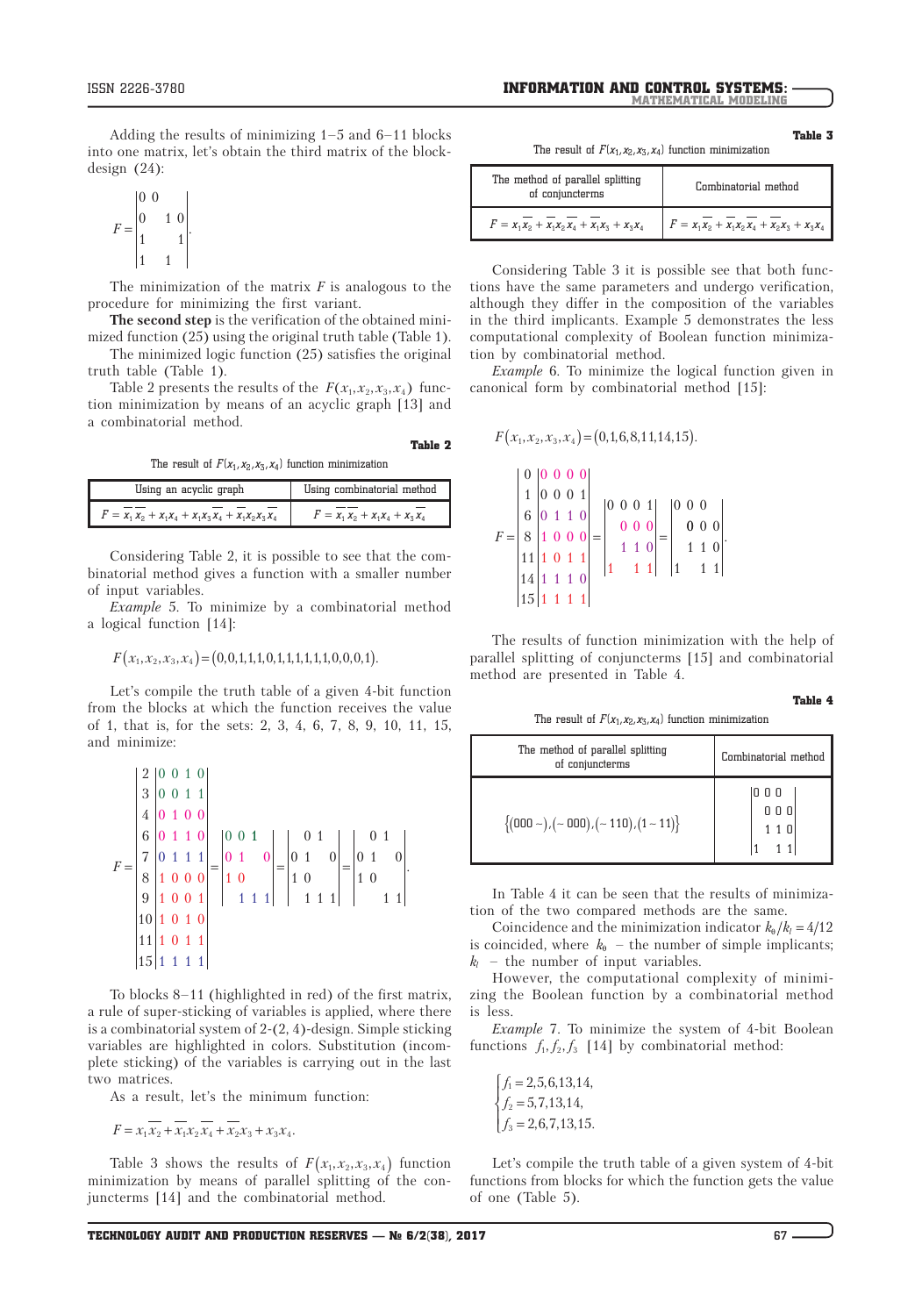ISSN 2226-3780

Table 5

The truth table of a system of Boolean functions  $f_1, f_2, f_3$ 

|             | $x_1$ | $x_2$ | $x_3$ | $x_4$ | $f_1$ | $f_2$ | t3 |
|-------------|-------|-------|-------|-------|-------|-------|----|
| $\mathbf 2$ | 0     | 0     |       | 0     |       | 0     |    |
| 5           | 0     |       | 0     |       |       |       | 0  |
| 6           | 0     |       |       | 0     |       | 0     |    |
| 7           | 0     | 1     |       |       | 0     |       |    |
| 13          |       |       | Π     |       |       |       |    |
| 14          |       |       |       | 0     |       |       | 0  |
| 15          |       |       |       |       | Π     | 0     |    |

There are two approaches to minimizing the system of Boolean functions from n variables:

1) minimization is carried out separately for each function; 2) joint minimization of the system, when the method of the minimal system uses the general conjunctures of

individual functions. Eliminating redundant conjuncts in a separate function does not guarantee the elimination of redundancy in the system itself. On the other hand, the joint minimization of the system may not always be better. Therefore, for a number of systems of functions, it is necessary to apply both methods of minimization. The joint minimization of

the system is more cumbersome than in the first method. For joint minimization, let's combine all the different conjuncterms of individual functions into the function *Y* of

 $Y = 0010_{(1,3)} + 0101_{(1,2)} + 0110_{(1,3)} + 0111_{(2,3)} +$  $+ 1101_{(1,2,3)} + 1110_{(1,2)} + 1111_{(3)}$ 

system conjuncterms:

A system conjuncterm is called a minterm of a Boolean function with indices that show which functions it belongs to [14]. Among the systemic conjuncterms, the elements are identical-they have identical indices, and are identical – that they have different indices, but whose cross-section is not empty. For example,  $(101)_{2,4}$  and  $(111)_{2,4}$  form the identical element  $(1-1)_{2,4}$ , and  $(101)_{2,4}$  and  $(001)_4$  form the identity element  $(-01)_4$  [14].

The function Y is represented by a truth table.

To jointly minimize the system, let's apply the following rules:

– the sticking of variables in the system conjuncterms of the function *Y* is carried out only for those conjuncterms that have at least one common index;

– the result of sticking the conjuncterms is assigned a set of indices, which is the intersection of the output sets of indices of the stick conjuncterms;

– if the conjuncterms do not have common indices, no sticking takes place;

– identical conjuncterms are stick together with other identical conjunctures;

– the same conjuncts are stick together with other non-identical conjunctures.

After the sticking operation, the conjuncts are identical in the following table for further minimization, except for the case when the indices of the sticking result coincide with the indices of one of the non-identical conjunctures. The absorption of one conjuncterm by another is carried out only if the sets of indices of the two conjuncterms coincide.

| $ 1 \t1 \t1 \t(3) $ |  | $ 1\;1\;1\;1\;$ (3) |  | $\begin{array}{ ccc } 0 & 0 & 1 & 0 & (1,3) \end{array}$<br>$\begin{bmatrix} 0 & 1 & 1 & 0 & (1,3) \end{bmatrix}$<br>$ 0 \t1 \t0 \t1 \t(1,2) $<br>$Y =  0 1 1 1 (2,3) $<br>1 1 0 1 (1,2,3)<br>1 1 1 0 (1,2) |  | $ 0\;1$ |  | 1 1 1 | $\overline{1}$ | $1\ 0\ (1,3)$<br>(2)<br>$1\;0\;1\;$ $(1,2)$<br>$\begin{bmatrix} 0 & 1 & 0 & 1 & (1,2) \end{bmatrix}$<br>$=$ 1 1 1 0 (1,2)<br>(3)<br>$ 0\;1\;1\;1\;$ $(2,3)$<br>1 1 0 1 (1,2,3) |  |  |  |  |  | $\begin{array}{ccc} 0 & 1 & 0 & (1,3) \end{array}$<br>$ 0 \t1 \t1 \t(2) $<br>1 0 1 (1,2)<br>1 1 1 0 (1,2)<br>111(3)<br>0 1 1 1 (2,3)<br>1 1 0 1 (1,2,3) |  |
|---------------------|--|---------------------|--|-------------------------------------------------------------------------------------------------------------------------------------------------------------------------------------------------------------|--|---------|--|-------|----------------|--------------------------------------------------------------------------------------------------------------------------------------------------------------------------------|--|--|--|--|--|---------------------------------------------------------------------------------------------------------------------------------------------------------|--|
|---------------------|--|---------------------|--|-------------------------------------------------------------------------------------------------------------------------------------------------------------------------------------------------------------|--|---------|--|-------|----------------|--------------------------------------------------------------------------------------------------------------------------------------------------------------------------------|--|--|--|--|--|---------------------------------------------------------------------------------------------------------------------------------------------------------|--|

Conversion of the first matrix:

sticking of identical conjuncterms  $0010_{(1,3)}$  and  $0110_{(1,3)}$ (highlighted in red) the result of sticking  $-0 \sim 10_{(1,3)}$ is transferred to the second matrix; after sticking the conjuncterm  $0010_{(1,3)}$  and  $0110_{(1,3)}$  in other operations sticking the first matrix is not involved;

sticking of non-identical conjuncterms  $0101_{(1,2)}$  and 0111<sub>(2,3)</sub>; the result of sticking –  $01 - 1$ <sub>(2)</sub> is transferred to the second matrix; since the conjuncterms  $0101_{(1,2)}$ and  $0111_{(2,3)}$  are not identical, they can participate in other operations of sticking the first matrix; conjuncterms  $0101_{(1,2)}$  and  $0111_{(2,3)}$  are transferred to the second matrix for further minimization;

sticking of non-identical conjuncterms  $0101_{(1,2)}$  and 1101<sub>(1,2,3)</sub>; the result of sticking  $-$  ~101<sub>(1,2)</sub> is transferred to the second matrix; since the conjuncts are not identical, they can participate in other operations of sticking the first matrix; conjuncterms  $0101_{(1,2)}$  and  $1101_{(1,2,3)}$  are transferred to the second matrix for further minimization; – the identical conjuncterm  $1110_{(1,2)}$  isn't stick together with one conjuncterm, transferred to the second matrix for further minimization;

- sticking of non-identical conjuncterms  $0111_{(2,3)}$  and 1111<sub>(3)</sub>; the result of sticking –  $\sim$  111<sub>(3)</sub> is transferred to the second matrix; since the result of the sticking –  $\sim$ 111<sub>(3)</sub> and the conjuncterm 1111<sub>(3)</sub> have the same indices, the conjuncterm  $1111_{(3)}$  is not transferred to the second matrix; the indexes of the conjuncterm  $1101_{(1,2,3)}$ do not coincide with the indexes of the sticking result, so this conjuncterm is transferred to the second matrix for further minimization;

- sticking of non-identical conjuncterms  $1101_{(1,2,3)}$  and 1111<sub>(3)</sub>; the result of sticking  $-11\sim1_{(3)}$  is transferred to the second matrix; since the result of the sticking –  $11 - 1_{(3)}$  and the conjuncterm –  $1111_{(3)}$  have the same indices, the conjuncterm –  $1111_{(3)}$  is not transferred to the second matrix; the indexes of the conjuncterm  $1101_{(1,2,3)}$  do not coincide with the indexes of the sticking result, so this conjuncterm is transferred to the second matrix for further minimization.

Transformation of the second matrix: absorption of identical conjuncterms  $\sim 101_{(1,2)}$  and  $0101_{(1,2)}$  (highlighted in blue); result of absorption –  $\sim 101_{(1,2)}$  is transferred to the third matrix.

The third matrix represents the dead-end DNF of the function *Y*. Next, the problem of finding the minimal DNF of the function *Y* is solved on the basis of the cover table of B. Rytsar [14] (Fig. 1), in which it is necessary to remove all the extra simple implicants.

The elements of the minimum coverage, which are minimize the function *Y* by the method of joint minimization of the system, are selected by color in Table 1: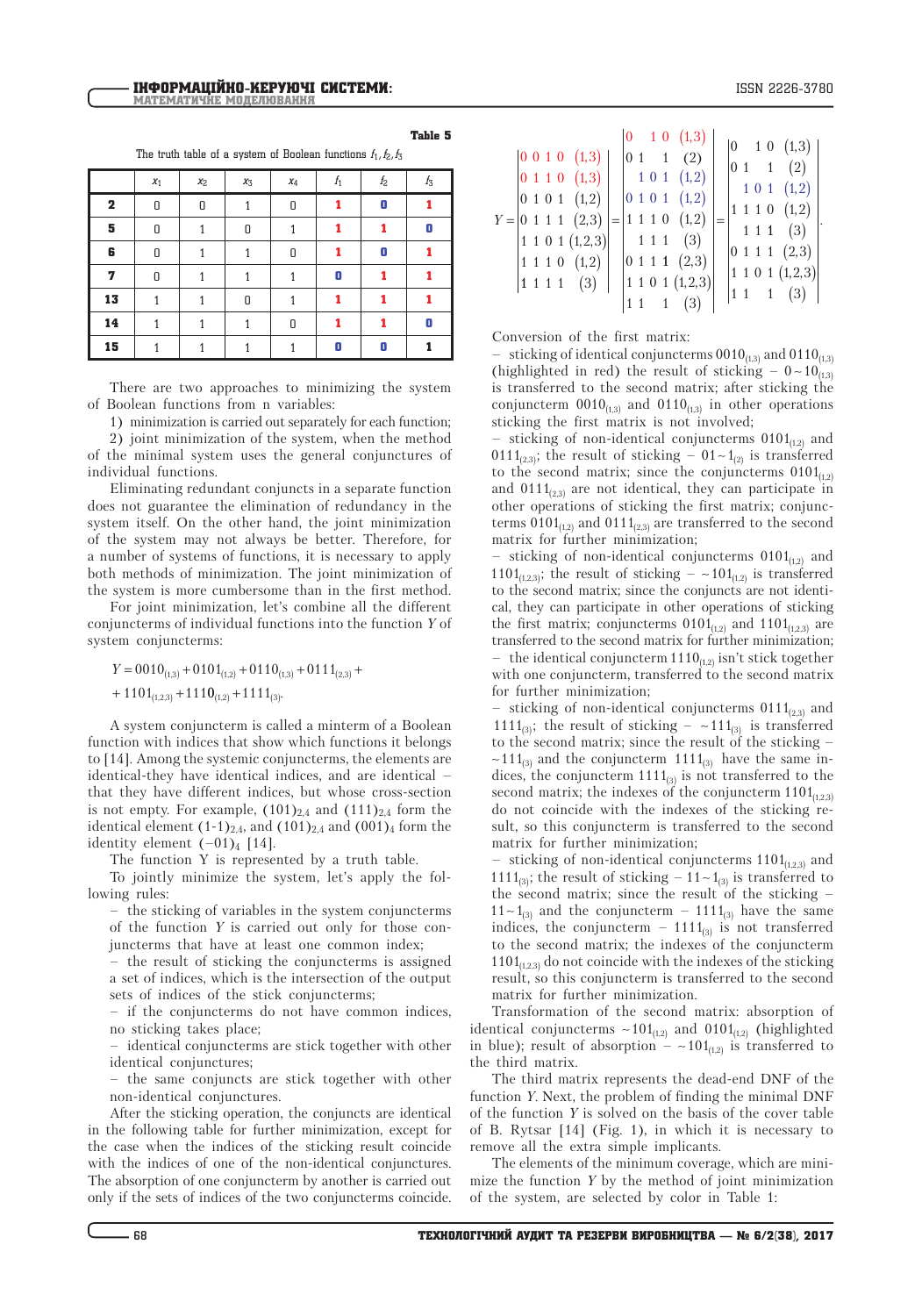The result of minimizing the function of systemic conjuncterms (26) by combinatorial method coincides with the result of minimization by the method of parallel splitting of conjuncterms [14].

Since in order to minimize the function *Y* by the combinatorial method in Example 6, the sticking operation is used for identical conjuncterms and is not applied between identical and non-identical conjuncterms, this reduces the number of unnecessary simple implicants and the size of the cover table (Fig. 1).

|                                       | $01 - 1_{(2)}$              |                                                                                                                                                  | $01 - 1_{(2)}$ $11 - 1_{(3)}$ |                                                       | $11 - 1_{(3)}$            |
|---------------------------------------|-----------------------------|--------------------------------------------------------------------------------------------------------------------------------------------------|-------------------------------|-------------------------------------------------------|---------------------------|
| $\mathbf{0} \sim \mathbf{10}_{(1,3)}$ |                             | $0 - 10_{(1,3)}$                                                                                                                                 |                               |                                                       |                           |
|                                       | $\sim$ 101 <sub>(1,2)</sub> |                                                                                                                                                  |                               | $\sim$ 111 <sub>(3)</sub> $\sim$ 101 <sub>(1,2)</sub> | $\sim$ 111 <sub>(3)</sub> |
|                                       |                             | $\begin{vmatrix} 0.010_{(1,3)} & 0.101_{(1,2)} & 0.0110_{(1,3)} & 0.0111_{(2,3)} & 1.101_{(1,2,3)} & 1.1110_{(1,2)} & 1.111_{(3)} \end{vmatrix}$ |                               |                                                       |                           |

**Fig. 1.**  $F(x_1, x_2, x_3, x_4)$  function cover table

After the distribution of systemic conjuncterms of the function (26), let's obtain a minimized system of Boolean functions:

$$
\begin{cases}\nf_1 = \overline{x_1 x_3} \overline{x_4} + x_2 \overline{x_3 x_4} + x_1 x_2 x_3 \overline{x_4}, \\
f_2 = x_2 \overline{x_3 x_4} + \overline{x_1 x_2 x_3 x_4} + x_1 x_2 x_3 \overline{x_4}, \\
f_3 = \overline{x_1 x_3} \overline{x_4} + \overline{x_1 x_2 x_3 x_4} + x_1 x_2 x_3.\n\end{cases}
$$

*Example* 8. To minimize a logical function by a combinatorial method [16]:

$$
F(x_1, x_2, x_3, x_4) = (1, 1, 1, 1, 1, 1, 0, 0, 1, 1, 1, 1, 0, 0, 0, 0).
$$

Let's compile the truth table of a given 4-bit function from the blocks for which the function gets the value of 1, that is, for the sets: 0, 1, 2, 3, 4, 5, 8, 9, 10, 11, and minimize:

$$
F = \begin{bmatrix} 0 & 0 & 0 & 0 & 0 \\ 1 & 0 & 0 & 0 & 1 \\ 2 & 0 & 0 & 1 & 0 \\ 3 & 0 & 0 & 1 & 1 \\ 4 & 0 & 1 & 0 & 0 \\ 5 & 0 & 1 & 0 & 1 \\ 8 & 1 & 0 & 0 & 0 \\ 9 & 1 & 0 & 0 & 1 \\ 10 & 1 & 0 & 1 & 0 \\ 11 & 1 & 0 & 1 & 1 \end{bmatrix} = \begin{vmatrix} 0 \\ 0 \\ 0 \\ 1 \end{vmatrix} = \begin{vmatrix} 0 \\ 0 \\ 0 \\ 0 \end{vmatrix}.
$$

To units 0–3 and 8–11 (highlighted in red) of the first matrix, a rule of super-sticking of variables is applied, where there is a combinatorial system of 2-(3, 8)-design. Simple sticking of variables is highlighted in black. A substitution (incomplete sticking) of the variables is carrying out in the last matrix.

As a result, let's obtain the minimum function:

 $F = x_1 x_3 + x_2.$ 

The result of minimization by combinatorial method coincides with the result of minimization obtained by the self-reduction cycle method [16]. The method of selfreducing cycles to minimize a given function uses four lowering cycles and a cover table to remove unnecessary implicants. The combinatorial method minimizes the given function for three-dimensional transformations. Since the self-reducing cycle method uses a complete combinatorial system with a repetition of 2-(*n*, *b*)-design [16] to minimize the Boolean function, but does not use an incomplete combinatorial system with the repetition of  $2-(n, x/b)$ -design, this method is attributed to a partial minimization by a combinatorial method.

5.4. 5-bit Boolean functions minimization. *Example* 9. To minimize the logic function  $F(x_1, x_2, x_3, x_4, x_5)$  by the combinatorial method given by the following truth table (Table 6) [17, 18].

Table 6

The truth table of a logical function  $F(x_1, x_2, x_3, x_4, x_5)$ 

| No. | $x_1$ | X <sub>2</sub> | X3           | X4           | $X_{\overline{1}}$ | F | No. | $x_1$        | Х2           | $X_3$        | X4 | X5           | F |
|-----|-------|----------------|--------------|--------------|--------------------|---|-----|--------------|--------------|--------------|----|--------------|---|
| 0   | 0     | 0              | 0            | 0            | 0                  | 0 | 16  | 1            | 0            | 0            | 0  | 0            | 1 |
| 1   | 0     | 0              | 0            | 0            | 1                  | 1 | 17  | 1            | 0            | 0            | 0  | 1            | 1 |
| 2   | 0     | 0              | 0            | $\mathbf{1}$ | 0                  | - | 18  | 1            | 0            | 0            | 1  | 0            | 1 |
| 3   | 0     | 0              | 0            | 1            | 1                  | - | 19  | $\mathbf{1}$ | 0            | 0            | 1  | 1            | 0 |
| 4   | 0     | 0              | $\mathbf{1}$ | 0            | 0                  | 1 | 20  | $\mathbf{1}$ | 0            | 1            | 0  | 0            |   |
| 5   | 0     | 0              | 1            | 0            | $\mathbf{1}$       | 1 | 21  | 1            | 0            | 1            | 0  | $\mathbf{1}$ | 0 |
| 6   | 0     | 0              | $\mathbf{1}$ | $\mathbf{1}$ | 0                  | 0 | 22  | 1            | 0            | $\mathbf{1}$ | 1  | 0            | 1 |
| 7   | 0     | 0              | 1            | $\mathbf{1}$ | 1                  | 1 | 23  | 1            | 0            | $\mathbf{1}$ | 1  | 1            | 0 |
| 8   | 0     | $\mathbf{1}$   | 0            | 0            | 0                  | 0 | 24  | $\mathbf{1}$ | 1            | 0            | 0  | 0            | 0 |
| 9   | 0     | $\mathbf{1}$   | 0            | 0            | 1                  | 1 | 25  | $\mathbf{1}$ | $\mathbf{1}$ | 0            | 0  | $\mathbf{1}$ | 0 |
| 10  | 0     | 1              | 0            | 1            | 0                  | 0 | 26  | 1            | 1            | 0            | 1  | 0            |   |
| 11  | 0     | 1              | 0            | 1            | 1                  | 1 | 27  | 1            | 1            | 0            | 1  | 1            | 0 |
| 12  | 0     | 1              | $\mathbf{1}$ | 0            | 0                  | 1 | 28  | 1            | $\mathbf{1}$ | 1            | 0  | 0            | 1 |
| 13  | 0     | 1              | 1            | 0            | 1                  | 1 | 29  | $\mathbf{1}$ | 1            | 1            | 0  | 1            | 0 |
| 14  | 0     | 1              | 1            | 1            | 0                  | - | 30  | 1            | 1            | 1            | 1  | 0            |   |
| 15  | 0     | 1              | 1            | 1            | 1                  |   | 31  | 1            | 1            | 1            | 1  | 1            | 1 |

Using Table 6, let's compose the PDNF of the given 5-bit function from the blocks for which the function receives the value of 1, that is, for the sets 1, 4, 5, 7, 9, 11, 12, 13, 16, 17, 18, 22, 28, 31:

$$
F(x_1, x_2, x_3, x_4, x_5) = \overline{x_1} \overline{x_2} \overline{x_3} \overline{x_4} \overline{x_5} + \overline{x_1} \overline{x_2} \overline{x_3} \overline{x_4} \overline{x_5} + + \overline{x_1} \overline{x_2} \overline{x_3} \overline{x_4} \overline{x_5} + \overline{x_1} \overline{x_2} \overline{x_3} \overline{x_4} \overline{x_5} + + \overline{x_1} \overline{x_2} \overline{x_3} \overline{x_4} \overline{x_5} + \overline{x_1} \overline{x_2} \overline{x_3} \overline{x_4} \overline{x_5} + \overline{x_1} \overline{x_2} \overline{x_3} \overline{x_4} \overline{x_5} + + \overline{x_1} \overline{x_2} \overline{x_3} \overline{x_4} \overline{x_5} + \overline{x_1} \overline{x_2} \overline{x_3} \overline{x_4} \overline{x_5} + \overline{x_1} \overline{x_2} \overline{x_3} \overline{x_4} \overline{x_5} + + \overline{x_1} \overline{x_2} \overline{x_3} \overline{x_4} \overline{x_5} + \overline{x_1} \overline{x_2} \overline{x_3} \overline{x_4} \overline{x_5} + \overline{x_1} \overline{x_2} \overline{x_3} \overline{x_4} \overline{x_5}.
$$
\n(27)

Recall that the value of «–» of the function F means an arbitrary state indicating that such set of input variables is not expected and the value of the function can be arbitrary – zero or one in the process of minimization.

Let's complete the definition of the function by substituting the value of the «–» function by one. After this substitution, the truth table (Table 6) takes on the following form (Table 7).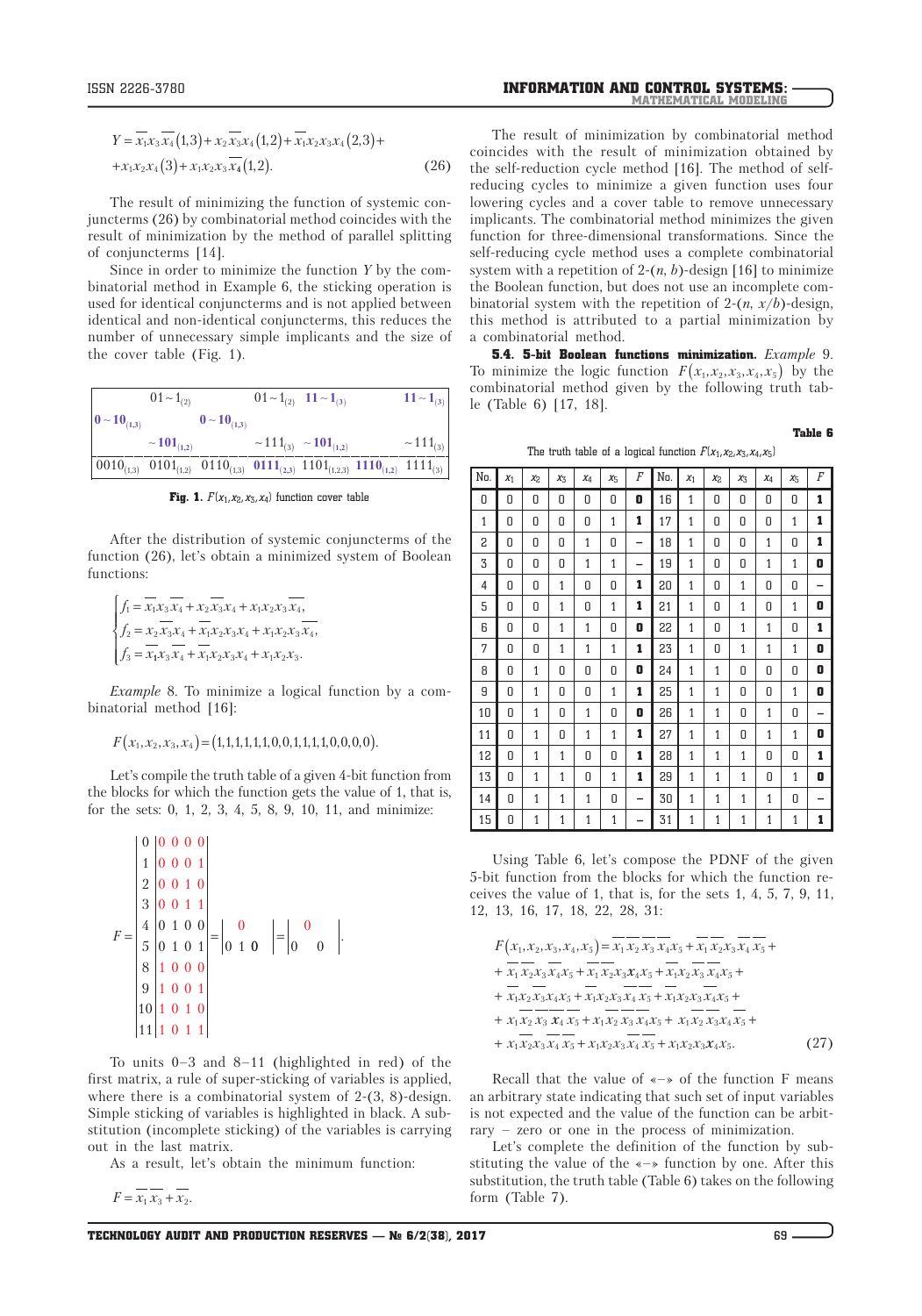Table of truth of logic function  $F(x_1, x_2, x_3, x_4, x_5)$  after changing the value of the «–» function to one

| No. | $x_1$ | $X_{2}$ | $x_3$ | $x_4$ | $X_{\overline{2}}$ | F | No. | $x_1$        | X <sub>2</sub> | $X_{\mathcal{F}}$ | $x_4$ | $X_{\overline{2}}$ | F |
|-----|-------|---------|-------|-------|--------------------|---|-----|--------------|----------------|-------------------|-------|--------------------|---|
| Π   | Π     | Π       | Π     | Π     | Π                  | 0 | 16  | $\mathbf{1}$ | Π              | Π                 | 0     | Π                  | 1 |
| 1   | Π     | Π       | Π     | Π     | 1                  | 1 | 17  | 1            | Π              | Π                 | Π     | 1                  | 1 |
| 2   | 0     | 0       | 0     | 1     | 0                  | 1 | 18  | 1            | 0              | 0                 | 1     | 0                  | 1 |
| 3   | 0     | 0       | 0     | 1     | 1                  | 1 | 19  | 1            | 0              | Π                 | 1     | 1                  | 0 |
| 4   | Π     | 0       | 1     | Π     | 0                  | 1 | 20  | 1            | 0              | 1                 | 0     | 0                  | 1 |
| 5   | Π     | Π       | 1     | Π     | 1                  | 1 | 21  | 1            | Π              | 1                 | Π     | 1                  | 0 |
| 6   | 0     | 0       | 1     | 1     | 0                  | 0 | 22  | 1            | 0              | 1                 | 1     | Π                  | 1 |
| 7   | Π     | Π       | 1     | 1     | $\mathbf{1}$       | 1 | 23  | 1            | Π              | 1                 | 1     | 1                  | 0 |
| R   | Π     | 1       | Π     | Π     | Π                  | 0 | 24  | 1            | 1              | Π                 | Π     | Π                  | 0 |
| 9   | 0     | 1       | Π     | 0     | 1                  | 1 | 25  | 1            | 1              | Π                 | 0     | 1                  | 0 |
| 10  | 0     | 1       | 0     | 1     | 0                  | 0 | 26  | 1            | 1              | 0                 | 1     | 0                  | 1 |
| 11  | Π     | 1       | 0     | 1     | 1                  | 1 | 27  | $\mathbf{1}$ | 1              | Π                 | 1     | 1                  | 0 |
| 12  | Π     | 1       | 1     | Π     | Π                  | 1 | 28  | 1            | 1              | 1                 | Π     | Π                  | 1 |
| 13  | Π     | 1       | 1     | Π     | 1                  | 1 | 29  | 1            | 1              | 1                 | 0     | 1                  | 0 |
| 14  | Π     | 1       | 1     | 1     | Π                  | 1 | 30  | 1            | 1              | 1                 | 1     | Π                  | 1 |
| 15  | Π     | 1       | 1     | 1     | $\mathbf{1}$       | 1 | 31  | 1            | 1              | 1                 | 1     | 1                  | 1 |

Using Table 7, it is necessary to write the PDNP of the 5-bit function from the blocks for which the function gets the value of 1, that is, for the sets 1, 2, 3, 4, 5, 7, 9, 11, 12, 13, 14, 15, 16, 17 , 18, 20, 22, 26, 28, 30, 31:

$$
F(x_1, x_2, x_3, x_4, x_5) = \overline{x_1} \overline{x_2} \overline{x_3} \overline{x_4} \overline{x_5} + \overline{x_1} \overline{x_2} \overline{x_3} \overline{x_4} \overline{x_5} + + \overline{x_1} \overline{x_2} \overline{x_3} \overline{x_4} \overline{x_5} + \overline{x_1} \overline{x_2} \overline{x_3} \overline{x_4} \overline{x_5} + \overline{x_1} \overline{x_2} \overline{x_3} \overline{x_4} \overline{x_5} + + \overline{x_1} \overline{x_2} \overline{x_3} \overline{x_4} \overline{x_5} + \overline{x_1} \overline{x_2} \overline{x_3} \overline{x_4} \overline{x_5} + \overline{x_1} \overline{x_2} \overline{x_3} \overline{x_4} \overline{x_5} + + \overline{x_1} \overline{x_2} \overline{x_3} \overline{x_4} \overline{x_5} + \overline{x_1} \overline{x_2} \overline{x_3} \overline{x_4} \overline{x_5} + \overline{x_1} \overline{x_2} \overline{x_3} \overline{x_4} \overline{x_5} + + \overline{x_1} \overline{x_2} \overline{x_3} \overline{x_4} \overline{x_5} + \overline{x_1} \overline{x_2} \overline{x_3} \overline{x_4} \overline{x_5} + \overline{x_1} \overline{x_2} \overline{x_3} \overline{x_4} \overline{x_5} + + \overline{x_1} \overline{x_2} \overline{x_3} \overline{x_4} \overline{x_5} + \overline{x_1} \overline{x_2} \overline{x_3} \overline{x_4} \overline{x_5} + \overline{x_1} \overline{x_2} \overline{x_3} \overline{x_4} \overline{x_5} + + \overline{x_1} \overline{x_2} \overline{x_3} \overline{x_4} \overline{x_5} + \overline{x_1} \overline{x_2} \overline{x_3} \overline{x_4} \overline{x_5} + \overline{x_1} \overline{x_2} \overline{x_3} \overline{x_4} \overline{x_5}
$$

Table 8

The truth table of a perfect disjunctive normal form  $F(x_1, x_2, x_3, x_4, x_5)$ which blocks receive the value of a unit

| No. | $x_1$ | X <sub>2</sub> | X3 | X4 | $x_{5}$ | $\cal F$ | No. | $x_1$ | X <sub>2</sub> | X3 | $x_4$ | X5 | F |
|-----|-------|----------------|----|----|---------|----------|-----|-------|----------------|----|-------|----|---|
| 1   | 0     | 0              | 0  | 0  | 1       | 1        | 12  | 0     | 1              | 1  | 1     | 1  | 1 |
| 2   | 0     | 0              | 0  | 1  | 0       | 1        | 13  | 1     | 0              | 0  | 0     | 0  | 1 |
| 3   | 0     | 0              | 0  | 1  | 1       | 1        | 14  | 1     | 0              | 0  | 0     | 1  | 1 |
| 4   | 0     | 0              | 1  | 0  | 0       | 1        | 15  | 1     | 0              | 0  | 1     | 0  | 1 |
| 5   | 0     | 0              | 1  | 0  | 1       | 1        | 16  | 1     | 0              | 1  | 0     | 0  | 1 |
| 6   | 0     | 0              | 1  | 1  | 1       | 1        | 17  | 1     | 0              | 1  | 1     | 0  | 1 |
| 7   | 0     | 1              | 0  | 0  | 1       | 1        | 18  | 1     | 1              | 0  | 1     | 0  | 1 |
| 8   | 0     | 1              | 0  | 1  | 1       | 1        | 19  | 1     | 1              | 1  | 0     | 0  | 1 |
| 9   | 0     | 1              | 1  | 0  | 0       | 1        | 20  | 1     | 1              | 1  | 1     | 0  | 1 |
| 10  | 0     | 1              | 1  | 0  | 1       | 1        |     |       |                |    |       |    |   |
| 11  | 0     | 1              | 1  | 1  | 0       |          | 21  | 1     | 1              | 1  | 1     |    |   |

**At the first stage**, the constituants are stick together and the variables are substituted. Using a partial binary combinatorial system with a repetition of  $2-(n, x/b)$ -design for a 5-bit logical function, blocks 1–12 (Table 8) allocate a left column with common zeros. The other four columns will form an incomplete combinatorial system with a repetition of  $2-(4, 12/16)$ -design.

The process of minimizing blocks  $1-12$  (Table 8) is possible in two ways.

*The first option:* sticking, substituting and sticking of variables.

|                                                            | $\frac{1}{x}$ $\frac{1}{y}$ 0 0 1<br>$\frac{1}{x}$ $\frac{1}{y}$ 0 1 0<br>$\frac{1}{x}$ $\frac{1}{y}$ 0 1 1<br>$\frac{1}{x}$ $\frac{1}{y}$ 1 0 0<br>$\frac{1}{x}$ $\frac{1}{y}$ 1 0 1<br>$\frac{x}{x}$ $\frac{y}{y}$ 1 0 1<br>$\frac{1}{x}$ $\frac{y}{y}$ 1 1 1<br>$\frac{x}{x}$ $\frac{y}{y}$ 0 0 1<br>$\frac{x}{x}$ $\frac{y}{y}$ 1 0 0<br>$\frac{x}{x}$ $\frac{y}{y}$ 1 0 1<br>$\frac{x}{x}$ $\frac{y}{y}$ 1 1 0 |                                                  |                                          |                              | $\begin{bmatrix} x & y & 0 & 1 & 0 \end{bmatrix}$<br>$\frac{-x}{x}$<br>$\begin{array}{c}\n\frac{1}{x} \\ \frac{1}{x} \\ \frac{1}{x} \\ \frac{1}{x}\n\end{array}$ |                     | $0\,0$                       | 0 <sub>1</sub><br>100<br>0 <sub>1</sub><br>$1 \ 0$<br>$\mathbf{1}$ | 1<br>$\,1\,$                | $\begin{pmatrix} x & y & 0 & 1 & 0 \end{pmatrix}$<br>$\frac{1}{x}$<br>$\begin{array}{c} \n\cdot \\ \frac{1}{x} \\ \frac{x}{x}\n\end{array}$       | 1 1 0<br>$\mathbf{1}$ | $1\ 0$<br>$\mathbf{1}$             | 1<br>$1\,$ |  |
|------------------------------------------------------------|---------------------------------------------------------------------------------------------------------------------------------------------------------------------------------------------------------------------------------------------------------------------------------------------------------------------------------------------------------------------------------------------------------------------|--------------------------------------------------|------------------------------------------|------------------------------|------------------------------------------------------------------------------------------------------------------------------------------------------------------|---------------------|------------------------------|--------------------------------------------------------------------|-----------------------------|---------------------------------------------------------------------------------------------------------------------------------------------------|-----------------------|------------------------------------|------------|--|
| $\frac{1}{x}$<br>$\frac{1}{x}$<br>$\frac{\overline{x}}{x}$ | $\bar{x}$ y 1 1 1<br>$\bar{x} \bar{y}$ 0 1<br>$\mathcal{Y}$                                                                                                                                                                                                                                                                                                                                                         | $\boldsymbol{0}$<br>$\mathbf{1}$<br>$\mathbf{1}$ | $1\,0$<br>$\overline{1}$<br>$\mathbf{1}$ | $\mathbf{1}$<br>$\mathbf{1}$ | $\frac{1}{x}$<br>$\begin{vmatrix} \frac{-}{x} \\ \frac{-}{x} \\ \frac{-}{x} \end{vmatrix}$                                                                       | $\bar{x} \bar{y} 0$ | $\mathbf{1}$<br>$\mathbf{1}$ | $\mathbf{1}$<br>$1\,0$                                             | $\mathbf{1}$<br>$\mathbf 1$ | $\begin{array}{ccc}\n\overline{x} & \overline{y} & 0 \\ \overline{x} & 1 \\ \overline{x} & y & 1 \\ \overline{x} & \overline{y} & 1\n\end{array}$ |                       | $\overline{1}$<br>$\boldsymbol{0}$ |            |  |

*The second option:* sticking, substituting, sticking, substituting, sticking and substituting of variables.

*x y x y x y x y x y x y x y x y x y x y x y x* 0 0 1 111 0 1 0 0 1 1 1 0 0 1 0 1 0 0 1 0 1 1 1 0 0 1 0 1 1 1 0 *y x y x y x y x y x y x x y x y x y x y x y x y* 111 1 1 0 0 1 1 1 1 0 0 1 0 1 1 0 1 1 1 0 1 0 1 1 0 0 1 1 0 = = *x y x y x y x x x y x y x y x x x x y x y x x* 1 1 0 1 0 1 1 0 1 1 1 0 1 1 1 0 1 1 0 1 1 1 0 1 1 1 0 1 1 0 = === 1 1 0 1 1 1 0 1 1 0 1 1 1 0 1 1 0 1 1 *x x y x y x x x y x y x x x y* = = = .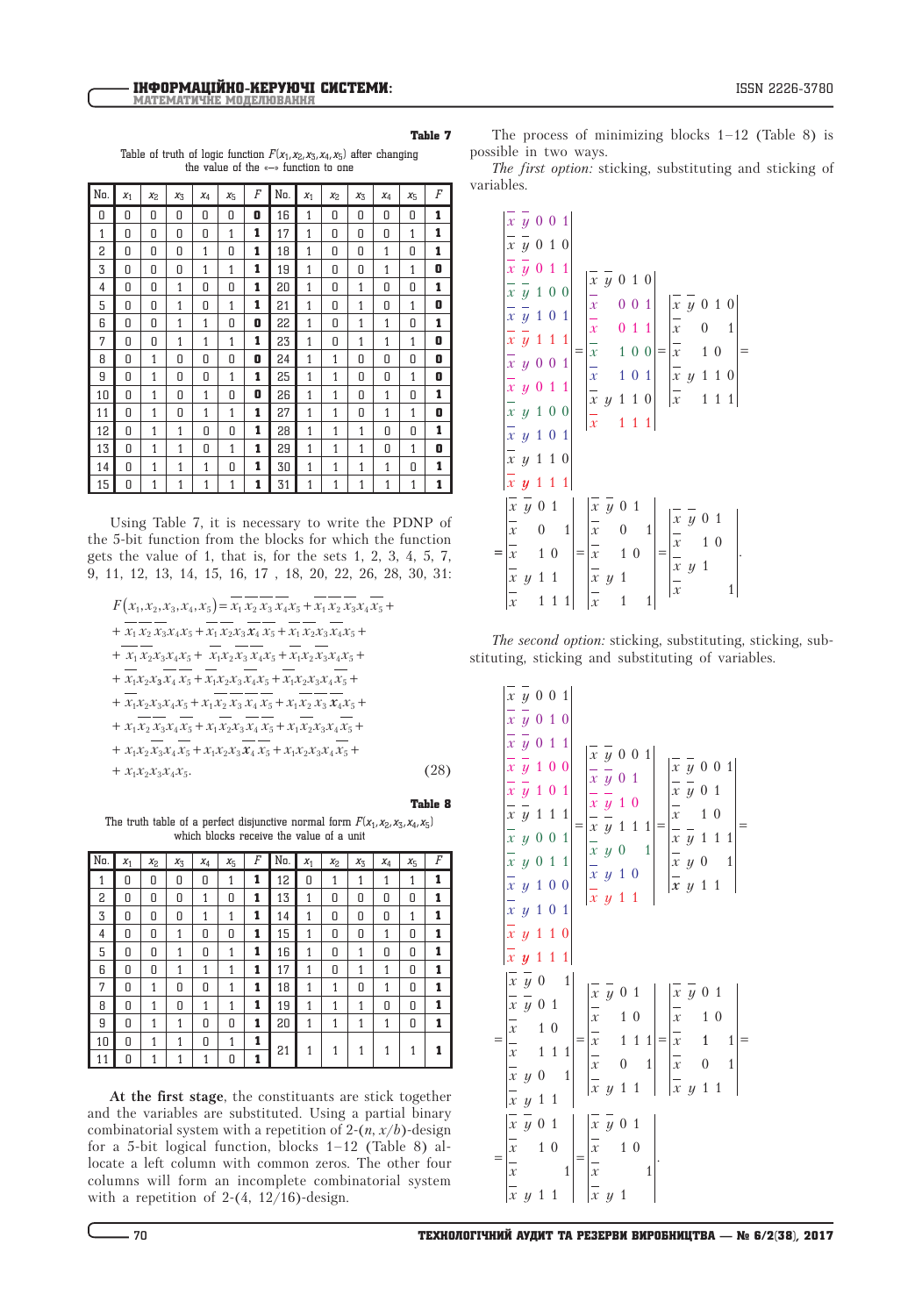$\mathbf{r} = -$ 

 $\sim$   $-$ 

 $\sim$ 

In blocks 13–21 (Table 8), the left column with common units is selected. The other four columns will form an incomplete combinatorial system with a repetition of 2-(4, 9/16)-design.

The process of minimizing blocks 13–21 (Table 8) is possible in two ways.

*The first option:* sticking, sticking and substituting of variables.

$$
\begin{vmatrix} x & y & 0 & 0 & 0 \ x & \overline{y} & 0 & 0 & 1 \ x & \overline{y} & 0 & 1 & 0 \ x & \overline{y} & 1 & 0 & 0 \ x & \overline{y} & 1 & 1 & 0 \ x & y & 0 & 1 & 0 \ x & y & 1 & 0 & 0 \ x & y & 1 & 1 & 1 \ x & y & 1 & 1 & 1 \end{vmatrix} = \begin{vmatrix} x & \overline{y} & 0 & 0 \\ x & 0 & 1 & 0 \\ x & 1 & 0 & 0 \\ x & 1 & 1 & 0 \\ x & y & 1 & 1 & 1 \end{vmatrix} = \begin{vmatrix} x & \overline{y} & 0 & 0 \\ x & 1 & 0 & 0 \\ x & 1 & 1 & 1 \\ x & y & 1 & 1 & 1 \end{vmatrix} = \begin{vmatrix} x & \overline{y} & 0 & 0 \\ x & 1 & 0 & 0 \\ x & y & 1 & 1 & 1 \end{vmatrix}
$$
  
\n
$$
= \begin{vmatrix} x & \overline{y} & 0 & 0 \\ x & 1 & 0 \\ x & y & 1 & 1 \end{vmatrix}.
$$

*The second option:* sticking, sticking and substituting of variables.

$$
\begin{vmatrix} x & y & 0 & 0 & 0 \ x & \overline{y} & 0 & 0 & 1 \ x & \overline{y} & 0 & 1 & 0 \ x & \overline{y} & 1 & 0 & 0 \ x & \overline{y} & 1 & 1 & 0 \ x & y & 0 & 1 & 0 \ x & y & 0 & 1 & 0 \ x & y & 1 & 0 & 0 \ x & y & 1 & 0 & 0 \ x & y & 1 & 1 & 0 \ x & y & 1 & 1 & 1 \end{vmatrix} = \begin{vmatrix} x & \overline{y} & 0 & 0 \\ x & \overline{y} & 0 & 1 & 0 \\ x & \overline{y} & 1 & 0 & 0 \\ x & y & 1 & 1 & 0 \\ x & y & 1 & 1 & 1 \end{vmatrix} = \begin{vmatrix} x & \overline{y} & 0 & 0 \\ x & \overline{y} & 0 & 0 \\ x & y & 1 & 1 \\ x & y & 1 & 1 \end{vmatrix} = \begin{vmatrix} x & \overline{y} & 0 & 0 \\ x & 0 & 1 & 0 \\ x & y & 1 & 1 \end{vmatrix} = \begin{vmatrix} x & \overline{y} & 0 & 0 \\ x & \overline{y} & 1 & 1 \\ x & y & 1 & 1 \end{vmatrix}
$$

**In the second step**, the substitution and generalized sticking of the variables is performed.

To further minimize PDNF  $F(x_1, x_2, x_3, x_4, x_5)$ , let's combine the results of minimization of 1–12 and 13–21 columns of Table 8 into one matrix:

$$
\begin{bmatrix} \overline{x} & \overline{y} & 0 & 1 \\ \overline{x} & 1 & 0 & \overline{x} & 1 & 0 \\ \overline{x} & 1 & 0 & \overline{x} & 1 & 0 \\ \overline{x} & \overline{y} & 0 & 0 & \overline{x} & \overline{y} & 0 & 0 \\ \overline{x} & 1 & 0 & \overline{x} & \overline{y} & 0 & 0 \\ \overline{x} & 1 & 0 & \overline{x} & 1 & 0 \\ \overline{x} & 1 & 0 & \overline{x} & 1 & 0 \\ \overline{x} & 1 & 0 & \overline{x} & 1 & 0 \\ \overline{x} & 1 & 0 & \overline{x} & 1 & 0 \\ \overline{x} & 1 & 0 & \overline{x} & 1 & 0 \\ \overline{x} & 1 & 0 & \overline{x} & 1 & 0 \\ \overline{x} & 1 & 0 & \overline{x} & 1 & 0 \\ \overline{x} & 1 & 0 & \overline{x} & 1 & 0 \\ \overline{x} & 1 & 0 & \overline{x} & 1 & 0 \\ \overline{x} & 1 & 0 & \overline{x} & 1 & 0 \\ \overline{x} & 1 & 0 & \overline{x} & 1 & 0 \\ \overline{x} & 1 & 0 & \overline{x} & 1 & 0 \\ \overline{x} & 1 & 0 & \overline{x} & 1 & 0 \\ \overline{x} & 1 & 0 & \overline{x} & 1 & 0 \\ \overline{x} & 1 & 0 & \overline{x} & 1 & 0 \\ \overline{x} & 1 & 0 & \overline{x} & 1 & 0 \\ \overline{x} & 1 & 0 & \overline{x} & 1 & 0 \\ \overline{x} & 1 & 0 & \overline{x} & 1 & 0 \\ \overline{x} & 1 & 0 & \overline{x} & 1 & 0 \\ \overline{x} & 1 & 0 & \overline{x} & 1 & 0 \\ \overline{x} & 1 & 0 & \overline{x} & 1 & 0 \\ \overline{x} & 1 & 0 & \overline{x} & 1 & 0 \\ \overline{x} & 1 & 0 & \overline{x} & 1 & 0 \\ \overline{x} & 1 & 0 & \overline{x} & 1 & 0 \\ \overline{x} & 1 & 0 & \overline{x} & 1 & 0 \\ \overline{x} & 1 & 0 & \overline{x} &
$$

In the first combined matrix, a variable substitution is performed, in 2–4 joint matrices carrying out a generalized sticking of the variables.

Algebraic transformations of the second combined matrix, the result of which is recorded in the third joint matrix, define a generalized sticking of variables for 2, 4 and 8 blocks.

$$
\overline{x_1x_3x_4} + \overline{x_1x_2x_3} + x_2x_3x_4 =
$$
  
=  $\overline{x_1x_3x_4} + x_2x_3x_4 + \overline{x_1x_2x_3} = \overline{x_1x_3x_4} + x_2x_3x_4$ .

Algebraic transformations of the third combined matrix, the result of which is written in the fourth joint matrix, define the generalized sticking of the variables for 2 and 7 blocks:

$$
\overline{x_1 x_3 x_4} + x_1 x_3 \overline{x_5} = \overline{x_1 x_3 x_4} + x_1 x_3 \overline{x_5} + x_3 x_3 \overline{x_4} \overline{x_5} = \overline{x_1 x_3 x_4} + x_1 x_3 \overline{x_5} + x_3 \overline{x_4} \overline{x_5}.
$$

Algebraic transformations of the fourth joint matrix, the result of which is written in the fifth joint matrix, are defined as:

– generalized sticking of variables for 5, 6 and 7 blocks:

$$
x_3 x_4 \overline{x_5} + x_1 x_4 \overline{x_5} = x_3 \overline{x_4} \overline{x_5} + x_1 x_4 \overline{x_5} + x_1 x_3 \overline{x_5} \overline{x_5} =
$$
  
=  $x_3 \overline{x_4} \overline{x_5} + x_1 x_4 \overline{x_5} + x_1 x_3 \overline{x_5} = x_3 \overline{x_4} \overline{x_5} + x_1 x_4 \overline{x_5};$ 

– generalized sticking of variables for 2, 6 and 7 blocks:

$$
\overline{x_1x_5} + x_3x_4x_5 + x_1x_3x_4 = \overline{x_1x_5} + x_3x_4x_5.
$$

Attempts to further apply algebraic transformation operations do not give a result, which leads to a deadlock DNF of the function  $F(x_1, x_2, x_3, x_4, x_5)$ , which is presented in Table 8.

$$
F(x_1, x_2, x_3, x_4, x_5) = \overline{x_1 x_5 + x_1 x_2} \overline{x_3} \overline{x_4} + x_1 x_4 \overline{x_5} + \overline{x_1} \overline{x_2} \overline{x_3} \overline{x_4} + x_2 x_3 x_4 + x_3 \overline{x_4} \overline{x_5}.
$$

**The third step** involves testing each simple implant in PDNF for redundancy to remove it and verifying the resulting function using a truth table (Table 8).

Further, the problem of finding the minimal DNF is solved on the basis of the coverage table (Table 9). In general, in order to obtain the minimum DNF it is necessary to remove all superfluous simple implicants from the dead-end DNF.

> In the columns of Table 9 there are simple implicants of the reduced DNF function represented by the fifth joint matrix. The rows of Table 9 represent the constituents of the unit of the PDNF function, which is presented in Table 7.

> A simple implicant absorbs a certain constituent unit when it has its own part. The corresponding cell of Table 9 at the intersection of the column (with the simple implicant under consideration) and the line (with constituent unit) is indicated by a circle  $\bullet$  of black color.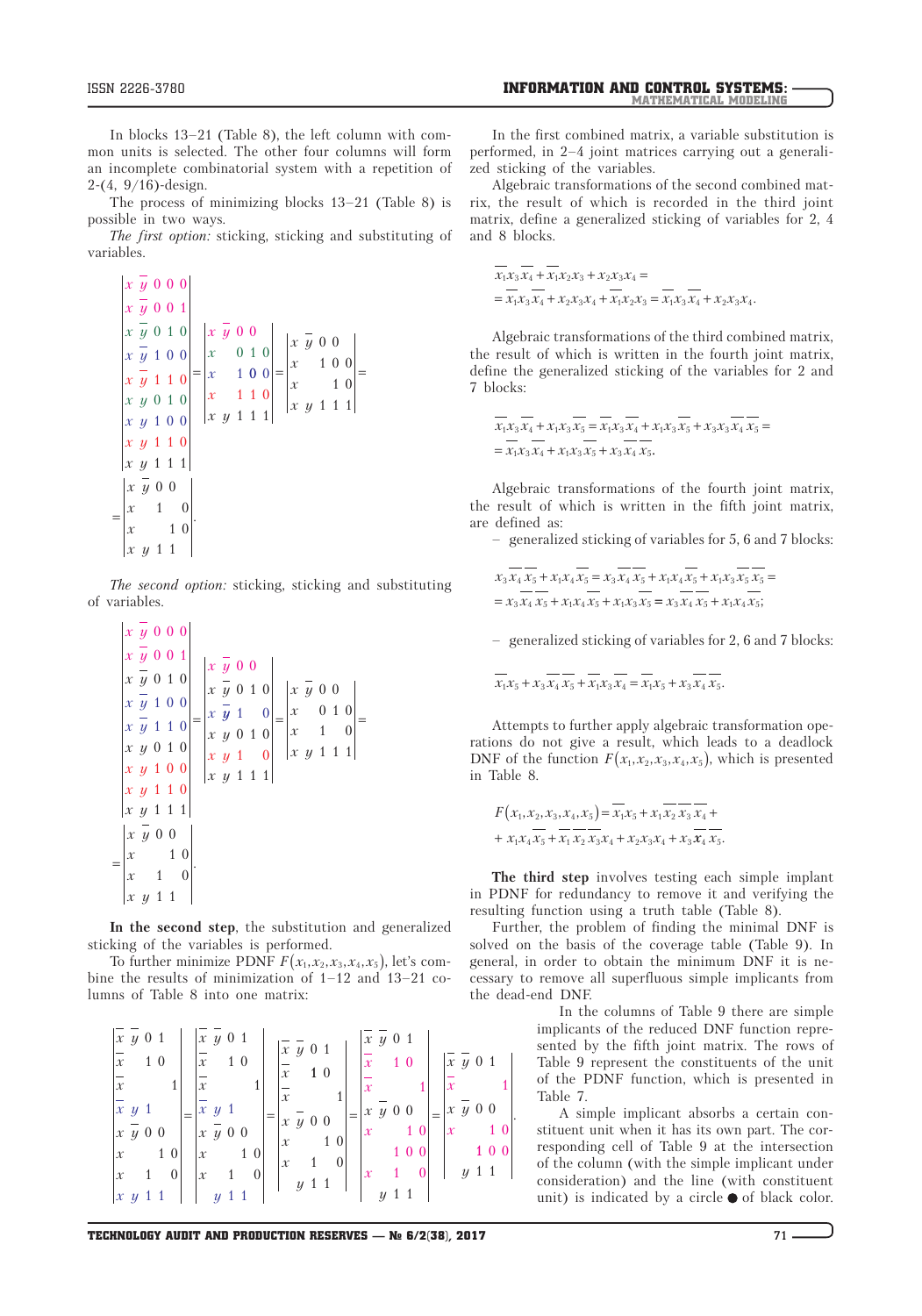Table 10

| $F(x_1, x_2, x_3, x_4, x_5)$ function cover eable |
|---------------------------------------------------|
|---------------------------------------------------|

| Constituants | $X_1X_5$ | $ x_1x_2x_3x_4 $ | $X_1X_4X_5$ | $x_1 x_2 x_3 x_4$ | $X_2X_3X_4$ | $x_3x_4x_5$ |
|--------------|----------|------------------|-------------|-------------------|-------------|-------------|
| 00001        |          |                  |             |                   |             |             |
| 00010        |          |                  |             |                   |             |             |
| 00011        |          |                  |             |                   |             |             |
| 00100        |          |                  |             |                   |             |             |
| 00101        |          |                  |             |                   |             |             |
| 00111        |          |                  |             |                   |             |             |
| 01001        | Δ        |                  |             |                   |             |             |
| 01011        |          |                  |             |                   |             |             |
| 01100        |          |                  |             |                   |             |             |
| 01101        |          |                  |             |                   |             |             |
| 01110        |          |                  |             |                   |             |             |
| 01111        |          |                  |             |                   |             |             |
| 10000        |          |                  |             |                   |             |             |
| 10001        |          |                  |             |                   |             |             |
| 10010        |          |                  |             |                   |             |             |
| 10100        |          |                  |             |                   |             |             |
| 10110        |          |                  |             |                   |             |             |
| 11010        |          |                  |             |                   |             |             |
| 11100        |          |                  |             |                   |             |             |
| 11110        |          |                  |             |                   |             |             |
| 11111        |          |                  |             |                   |             |             |

Considering Table 9 it can be seen that there are no excess implicants, and, consequently, Table 9 represents the minimum DNF of the function (28), presented in Table 7.

$$
F(x_1, x_2, x_3, x_4, x_5) = \overline{x_1 x_5 + x_1 x_2} \overline{x_3} \overline{x_4} ++ x_1 x_4 \overline{x_5} + \overline{x_1} \overline{x_2} \overline{x_3} \overline{x_4} + x_2 x_3 x_4 + x_3 \overline{x_4} \overline{x_5}.
$$
 (29)

The truth table (Table 7) helps to make minimization more convenient. It should be noted that the original logical function  $(28)$  is represented by a truth table (Table 6), in which there are sets of unpredictable variables. The value of the function F for such sets is affected by  $\leftarrow$ and means its arbitrary state.

In this regard, the search for the minimum DNF function, represented by the original truth table (Table 6), is solved using the coverage table (Table 9), removing sets of unpredictable variables from its rows. After that, the table takes on the following form (Table 10).

Considering Table 10 it is possible to see that the implicant  $\overline{x_1}\overline{x_2}\overline{x_3}x_4$  is an excess, which is removed from the expression of the function (29):

$$
F(x_1, x_2, x_3, x_4, x_5) =
$$
  
=  $x_1 x_5 + x_1 x_2 x_3 x_4 + x_1 x_4 x_5 + x_2 x_3 x_4 + x_3 x_4 x_5.$  (30)

Expression (30) represents the dead-end and minimum DNF of the initial function (27), presented in Table 6.

Table 11 presents the results of minimizing the function by the method of «symmetric charts» [17, 18] and combinatorial method.

| Function $F(x_1, x_2, x_3, x_4, x_5)$ cover table with remote sets |  |  |  |
|--------------------------------------------------------------------|--|--|--|
| of unpredictable variables                                         |  |  |  |

| Constituants | $X_1X_5$ | $x_1x_2x_3x_4$ | $X_1X_4X_5$ | $X_1 X_2 X_3 X_4$ | $X_2X_3X_4$ | $X_3 X_4 X_5$ |
|--------------|----------|----------------|-------------|-------------------|-------------|---------------|
| 00001        |          |                |             |                   |             |               |
| 00100        |          |                |             |                   |             |               |
| 00101        |          |                |             |                   |             |               |
| 00111        |          |                |             |                   |             |               |
| 01001        |          |                |             |                   |             |               |
| 01011        |          |                |             |                   |             |               |
| 01100        |          |                |             |                   |             |               |
| 01101        |          |                |             |                   |             |               |
| 10000        |          |                |             |                   |             |               |
| 10001        |          |                |             |                   |             |               |
| 10010        |          |                |             |                   |             |               |
| 10110        |          |                |             |                   |             |               |
| 11100        |          |                |             |                   |             |               |
| 11111        |          |                |             |                   |             |               |

Table 11

The result of  $F(x_1, x_2, x_3, x_4, x_5)$  functionminimization

| «Symmetric maps» method                                                                   |  |
|-------------------------------------------------------------------------------------------|--|
| $F(x_1, x_2, x_3, x_4, x_5) = \overline{x_1x_5 + x_1x_2} \overline{x_3} \overline{x_4} +$ |  |
| + $X_1X_2X_5 + X_2X_3X_4 + X_3X_4X_5$ .                                                   |  |
| $F(x_1, x_2, x_3, x_4, x_5) = \overline{x_1x_5 + x_2x_3x_4x_5 + x_4x_5}$                  |  |
| + $X_1 X_2 X_5 + X_2 X_3 X_4 + X_3 X_4 X_5$ .                                             |  |
| Combinatorial method                                                                      |  |
| $F(x_1, x_2, x_3, x_4, x_5) = \overline{x_1 x_5 + x_1 x_2 x_3 x_4} +$                     |  |
| $+ X_1 X_4 X_5 + X_2 X_3 X_4 + X_3 X_4 X_5.$                                              |  |

The main difference between the minimal functions (Table 11) is the third implicant  $x_1 x_2 x_5$ . For the minimization function, the implicant method requires two inverters to support their functionality, whereas for a function minimized by a combinatorial method (implicant  $x_1 x_4 \overline{x_5}$ ), one is needed. For the hardware implementation of the function (30), one inverter will need less in this case, if one chooses, for example, CMOS (complementary metaloxide-semiconductor structure) technology.

The minimized logic function (30) satisfies a given truth table (Table 6).

5.5. 6-bit Boolean functions minimization. *Example* 10. To minimize a logical function by a combinatorial method [19]:

 $F(x_1, x_2, x_3, x_4, x_5, x_6) =$ = (0,1,0,1,0,0,0,0,0,0,1,1,1,1,0,0,0,0,0,0,0,0,0,0,0,0,1,1,1, 1,0,0,1,1,0,0,1,1,0,0,1,1,1,1,1,1,1,1,0,0,1,1,0,0,1,1,1,1,1, 1,1,1,1,1).

Let's compile the truth table of a given 6-bit function from blocks for which the function gets the value of 1, that is, for the sets: 1, 3, 10, 11, 12, 13, 26, 27, 28, 29, 32, 33, 36, 37, 40, 41, 42, 43, 44, 45, 46, 47, 50, 51, 54, 55, 56, 57, 58, 59, 60, 61, 62, 63.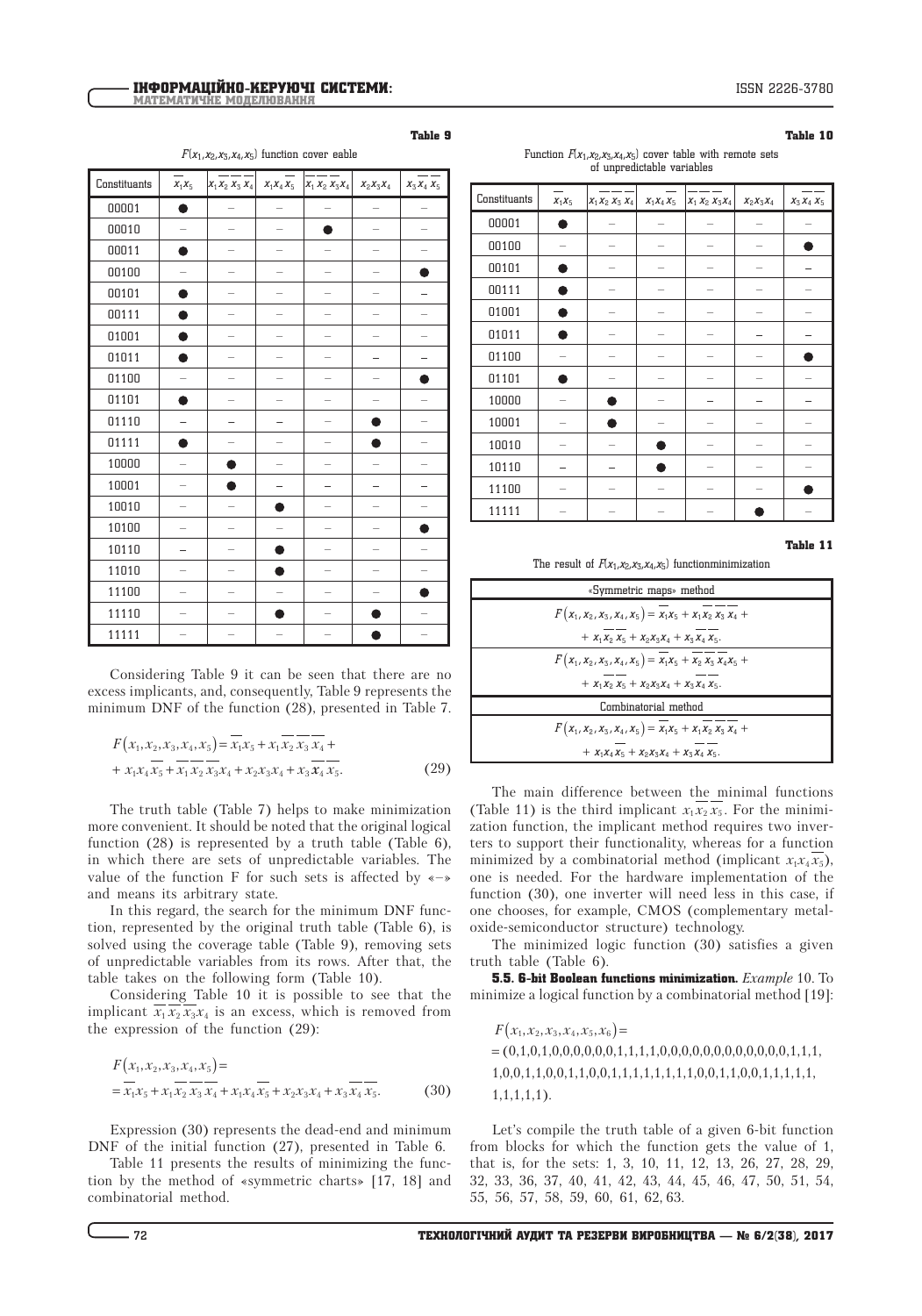0 1 1 1 0 111 1 0 0 1 0 111 1 1 0 1 0 1 1 1 1 1 0 1 0 111 1 1 1 1 0 111

 $= |1 \t01111| =$ 

1 1111 1 1 0 1 0

1 0 0 1 0

1 1 0 0 1 1 1 000

0 0 1 0 1  $1$  0 0 1 0 0 1 111

 $0 \t 0 \t 1 \t 0 \t 1$ 

1 0000 1 000 1

To the blocks 40–47 and 56–63 of the first matrix of the block-design (31), a super-sticking rule for variables is applied, where the 2-(3, 8)-design systems are highlighted in red. For the remaining blocks of the first matrix, simple sticking of variables is carried out with the recording of the result of the image transformations into the second matrix. In the second matrix of the block-diagram blockdesign (31), simple sticking of variables is carried out, and in the third – the replacement of variables.

As a result, let's obtain the minimum function:

$$
F = \overline{x_1} \overline{x_2} \overline{x_3} \overline{x_4} \overline{x_6} + x_3 \overline{x_4} \overline{x_5} + x_3 x_4 \overline{x_5} +
$$
  
+ 
$$
x_1 \overline{x_2} \overline{x_5} + x_1 x_3 + x_1 x_2 x_5.
$$
 (32)

The result of minimization by combinatorial method (32) coincides with the result of minimization obtained by means of a three-dimensional Carnot map [19]. Example 10 demonstrates the less computational complexity of Boolean function minimization by combinatorial method.

5.6. 8-bit Boolean functions minimization. *Example* 11. To minimize the logical function [20] by the combinatorial method specified by the following truth table:

0 0 1 0 1

1 0 1 0

=

1 0 0

1 111

 $=$   $\begin{bmatrix} 1 & 0 & 0 \\ 0 & 0 & 0 \end{bmatrix}$  (33)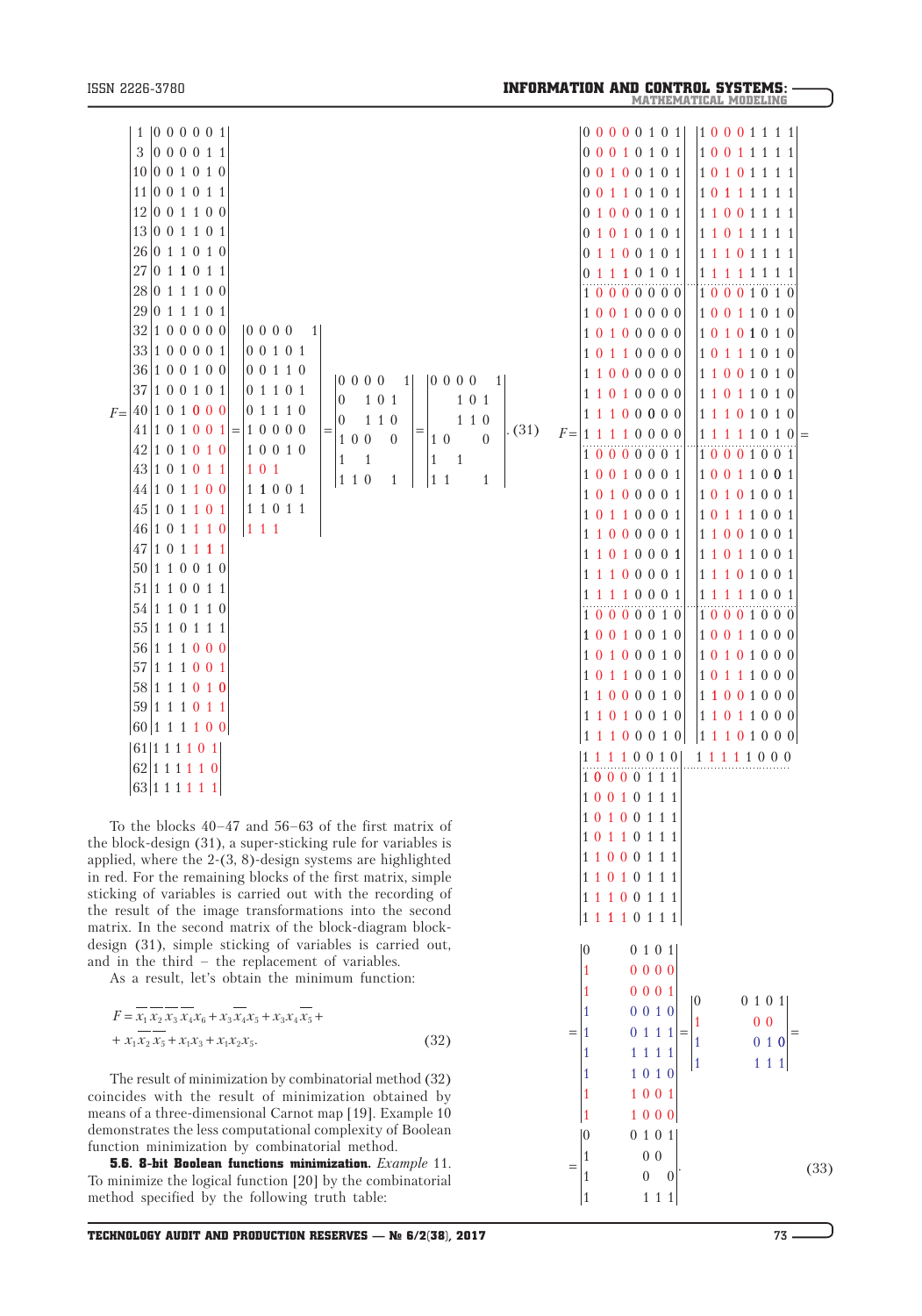For every eight blocks of the first matrix of the blockdesign (33), the rule of super-sticking of variables is framed, since in each «eight» of blocks there is a complete combinatorial system with a repetition of 2-(3, 8)-design (highlighted in red). In the second matrix of the block-design (33), the super-sticking rule is applied (there are 2-(2, 4)-design, the matrix blocks are highlighted in red) and rule (10) (the matrix blocks are highlighted in blue). The sticking result is recorded in the third matrix. In the third matrix, there is a perfect incomplete sticking of variables with the record of the result to four matrices.

As a result, let's obtain the minimum function:

$$
F = \overline{x_1} \overline{x_5} x_6 \overline{x_7} x_8 + x_1 \overline{x_6} \overline{x_7} + x_1 \overline{x_6} \overline{x_8} + x_1 x_6 x_7 x_8. \tag{34}
$$

Table 12 shows the results of function minimization by the Carnot map [20] and the combinatorial method.

The result of  $F(x_1, x_2, x_3, x_4, x_5, x_6, x_7, x_8)$  function minimization

Table 12

Nu

mber of shaped transfor

mations

| Carnot map                                                                                                                                                                 |
|----------------------------------------------------------------------------------------------------------------------------------------------------------------------------|
| $F(x_1, x_2, x_3, x_4, x_5, x_6, x_7, x_8) = x_1 \overline{x_6} \overline{x_7} + x_1 \overline{x_6} \overline{x_7} \overline{x_8} +$<br>+ $X_1X_2X_7X_8 + X_1X_5X_8X_7X_8$ |
| Combinatorial method                                                                                                                                                       |
| $F(x_1, x_2, x_3, x_4, x_5, x_6, x_7, x_8) = x_1 \overline{x_6} \overline{x_7} + x_1 \overline{x_6} \overline{x_8} +$<br>+ $X_1X_2X_7X_8 + X_1X_5X_8X_7X_8$                |

Considering Table 12 it is easy to see that the combinatorial method gives the second conjuncterm of a Boolean function with a smaller number of input variables.

## 6. Research results

The complexity of the Boolean function minimization algorithm is a quantitative characteristic that reflects the resources consumed by the algorithm during

its execution. The main resources that evaluate the complexity of the algorithm are the calculus and the memory space necessary to implement this calculation using this algorithm. To evaluate the algorithmic complexity of the process of Boolean function minimization by combinatorial method, the shaped transformation operations that are performed when searching for the minimal function are used as consumed algorithmic resources. One operation of super-sticking, simple sticking, generalized sticking, absorption and substitution of variables is adopted as one transformation. The number of these transformations depends on the Boolean function capacity, the number of output conjuncts of the function, and the structure of the truth table. The possible number of such transformations, depending on the Boolean function capacity, is presented in Table 13.

Spent shaped transformations of the combinatorial method

| Capacity | The number of shaped transformations<br>of the combinatorial method |
|----------|---------------------------------------------------------------------|
| 4        | $4 - 5$                                                             |
| 5        | $7 - 18$                                                            |
| 6        | $8 - 32$                                                            |
| 7        | $10 - 58$                                                           |
| Я        | $15 - 117$                                                          |

Fig. 2 shows the dynamics of the growth of the number of shaped transformations by the combinatorial minimization method with increasing the capacity of the Boolean function.

From the available data, it is possible, in the first approximation, to consider the complexity of the algorithm by combinatorial method to be linearly dependent on the number of image transformations with the complexity estimate –  $O(n)$  for  $n < 7$ . With an increase in the number of variables from  $n = 6$  to 8, the growth dynamics of the number of transformations is characterized by the law  $O(n^2)$ , followed by the growth of  $O(f(n))$  with the increase in Boolean function capacity according to the polynomial law.

Table 14 presents a comparison of the processes of Boolean functions minimization by the method of parallel splitting of conjuncterms [14] and combinatorial method.

Boolean function minimization by combinatorial method allows to do without automation of the process of minimizing a function with a number of variables up to 10. For a number of cases, manual minimization of a logical function is possible with a number of variables greater than 10.



Fig. 2. Dynamics of growth of shaped transformations of the combinatorial minimization method, with increasing the Boolean function capacity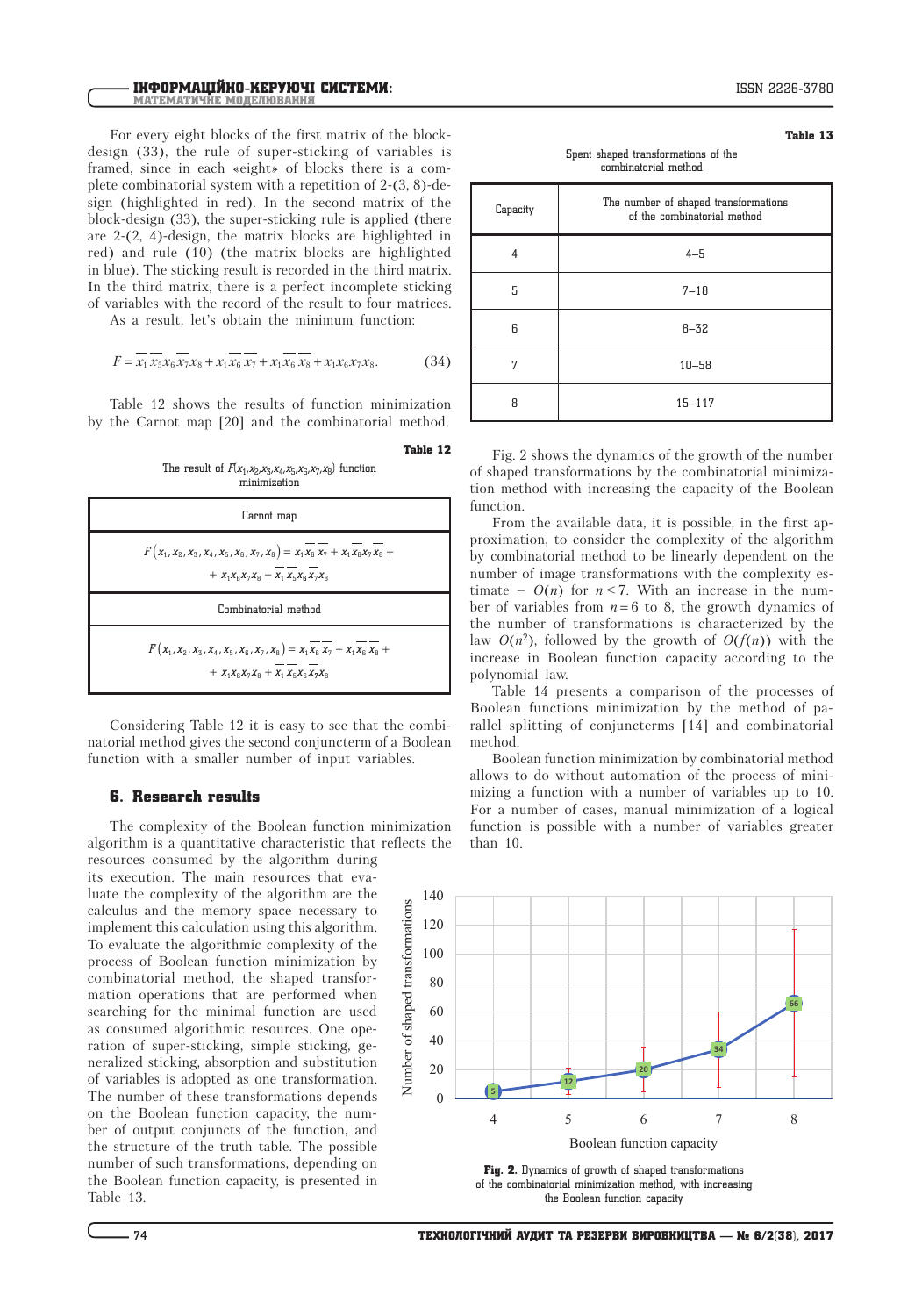Comparison table of two methods for Boolean functions minimization

| The method of parallel splitting<br>of conjuncterms                                                                                                                                                                                                                                                                                                                                                                                                                                                                                                                                                                                                                                                                                                                                                              | Combinatorial method                                                                                                                                                                                                                                                                                                                                                                                                                                                                                                                                                                                                                                                            |
|------------------------------------------------------------------------------------------------------------------------------------------------------------------------------------------------------------------------------------------------------------------------------------------------------------------------------------------------------------------------------------------------------------------------------------------------------------------------------------------------------------------------------------------------------------------------------------------------------------------------------------------------------------------------------------------------------------------------------------------------------------------------------------------------------------------|---------------------------------------------------------------------------------------------------------------------------------------------------------------------------------------------------------------------------------------------------------------------------------------------------------------------------------------------------------------------------------------------------------------------------------------------------------------------------------------------------------------------------------------------------------------------------------------------------------------------------------------------------------------------------------|
| The first step in Boolean function minimization                                                                                                                                                                                                                                                                                                                                                                                                                                                                                                                                                                                                                                                                                                                                                                  |                                                                                                                                                                                                                                                                                                                                                                                                                                                                                                                                                                                                                                                                                 |
| The method of parallel splitting of<br>conjuncterms belongs to the class<br>of heuristic methods for minimizing<br>a logical function. The procedure<br>of parallel splitting of conjuncterms<br>is in overlapping on the double<br>minterms $m_1, m_2, , m_k$ function f<br>of the masks of literals of the<br>column matrix, resulting in the<br>formation of a matrix of conjunc-<br>tures from the submatrix of un-<br>bound conjuncts $1-$ , $2-$ , , $(n-1)-$ ,<br>$n$ -ranks. The number of identical<br>disconnected conjuncts-copies is<br>determined, which depends on the<br>number $k$ of given minterms. In the<br>special matrix, the formed conjunc-<br>terms-copies are distinguished,<br>and the selection of the covering<br>elements is performed with priority<br>for matrices of lower rank | Minimization of the logical function<br>by combinatorial method is based on<br>shaped transformations that increase<br>the informative value of the minimiza-<br>tion process in comparison with the<br>verbal algebraic method of minimizing<br>the function. At the first stage, let's<br>identify blocks with variables that can<br>be stick together. In the second step,<br>let's search for sets of pairs of blocks<br>with the possibility of minimizing them<br>by sticking, absorbing, substituting, and<br>generalizing the sticking of variables.<br>The resulting sets of blocks are again<br>minimized in a similar way, etc., until<br>a dead-end DNF is obtained |
| The second step in Boolean function minimization                                                                                                                                                                                                                                                                                                                                                                                                                                                                                                                                                                                                                                                                                                                                                                 |                                                                                                                                                                                                                                                                                                                                                                                                                                                                                                                                                                                                                                                                                 |
| The removal of excess implicants<br>and the production of MDNF are<br>carried out. To do this, the consti-<br>tuent's coverage table is built. The<br>identification of the minimal func-<br>tion is possible under the algebraic<br>Petrick's method                                                                                                                                                                                                                                                                                                                                                                                                                                                                                                                                                            | An attempt to minimize the dead-end<br>DNF by the Blake-Poretsky method: all<br>qeneralized sticking of the variables -<br>$xy + \overline{x}z = xy + \overline{x}z + yz$ (1) is performed<br>with the subsequent carrying out of<br>all the absorption, or by carrying out<br>less than two operations of generalized<br>sticking of variables by the formula<br>$xy + \overline{x}z + yz = xy + \overline{x}z$ for one opera-<br>tion (1). The specified procedure for<br>converting the function is also possible<br>at the first stage of minimization                                                                                                                      |
| Automating the process of Boolean function minimization                                                                                                                                                                                                                                                                                                                                                                                                                                                                                                                                                                                                                                                                                                                                                          |                                                                                                                                                                                                                                                                                                                                                                                                                                                                                                                                                                                                                                                                                 |
| Since the method uses the mathe-<br>matical apparatus of matrices, sub-<br>matrices, masks, and other calcula-<br>tions, the application of the method<br>requires its automation                                                                                                                                                                                                                                                                                                                                                                                                                                                                                                                                                                                                                                | Applying the operation of super-sticking<br>of variables, the combinatorial method<br>can do without automating the process<br>of Boolean functions minimization with<br>a number of variables up to 10                                                                                                                                                                                                                                                                                                                                                                                                                                                                         |

### 7. SWOT analysis of research results

*Strengths.* The strength of the combinatorial method is the reduction in the complexity of the algorithm for Boolean function minimization, it makes it possible to dispense without automating the process of minimizing Boolean functions with a number of variables up to 10. This is more advantageous in comparison with analogues for the following factors:

– lower cost of development and implementation, since a significant proportion of functions are minimized by functions with a number of variables of no more than 16, and therefore, in general, the need for automation of the process of minimizing the function decreases; – increase in manual minimization of 4–10 bit functions that facilitates control and study of the algorithm for minimizing the logic function.

*Weaknesses.* The weak side of the combinatorial method with manual minimization is associated with an increase in the complexity of computation with increasing number of variables of the logical function. Negative internal factors are inherent in the combinatorial method of manual minimization of a Boolean function and consist in increasing the time of obtaining the minimum function with increasing number of variables of a given function.

*Opportunities.* The opportunities of further studies of the combinatorial method can be the development of a protocol for optimal alternation of algebraic transformations in order to improve the accuracy of solving the problem of minimizing the function. Additional features that the implementation of the combinatorial method of Boolean function minimization can bring are the creation and support of the library of graphic images in order to optimize the algorithm for finding the minimal function by the selected criteria.

*Threats.* The protocol for Boolean function minimization of the combinatorial method is independent of the protocols of other minimization methods, so the threat of negative impact on the object of research of external factors is minimal. To a certain extent, the Quine-McCluskey method is an analog of the combinatorial method for Boolean function minimization. At the moment, the Quine-McCluskey method is the best because it already has an algorithm for automating the search for a minimal function.

## 8. Conclusions

1. The implementation of the algebraic operation of super-sticking of variables makes it possible to simplify the procedure for minimizing the Boolean function without loss of its functionality.

2. The algebraic operation of super-sticking of variables is performed if there is a complete binary combinatorial system with repetition or an incomplete binary combinatorial system with repetition in the truth table structure. The operation of super-sticking of variables is most effective when there is a complete binary combinatorial system with repetition. The efficiency of the operation of super-sticking of variables in the presence of an incomplete binary combinatorial system with repetition decreases not significantly.

3. It is established that the results of verification of the minimized function obtained using the super-sticking rule for variables that satisfy the output protocol for calculating a given function and, therefore, indicate an optimal reduction in the number of function variables without losing its functionality. The complexity of the algorithm for finding the minimal function by a combinatorial method is  $O(n)$  and is linear for  $n < 7$ . With an increase in the number of variables from  $n = 6$  to 8, the growth dynamics of the number of transformations is characterized by the law  $O(n^2)$ , followed by the growth of  $O(f(n))$  with the increase in the degree of the Boolean function according to the polynomial law.

4. The efficiency of the combinatorial method is demonstrated by examples of minimizing functions borrowed from the work of other authors for the purpose of comparison:

– *Example* 4 [13], *Example* 5 [14], *Example* 6 [15], *Example* 8 [16] – minimization of 4-bit Boolean functions;

– *Example* 7 [14] – minimization of the system of 4-bit Boolean functions;

– *Example* 9 [17, 18] – 5-bit Boolean functions minimization;